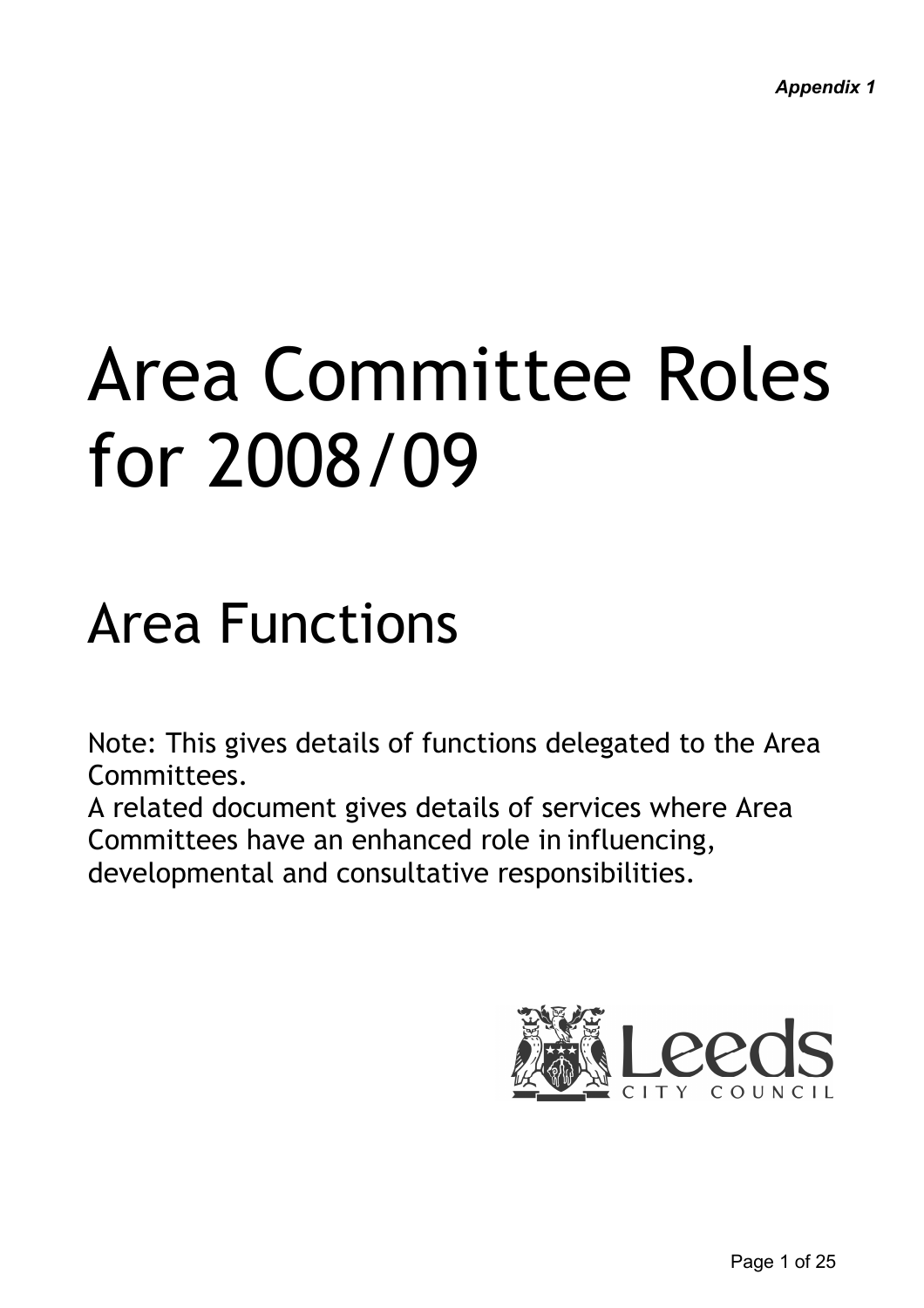# Area Functions Information – 2008/09

| Area Well Being Budgets                | Pages $3 - 6$ |
|----------------------------------------|---------------|
| <b>Community Centres</b>               | Pages 7 - 11  |
| Neighbourhood Wardens                  | Pages 12 - 16 |
| <b>CCTV</b>                            | Pages 17 - 21 |
| Neighbourhood Management Co-ordination | Pages 22 - 25 |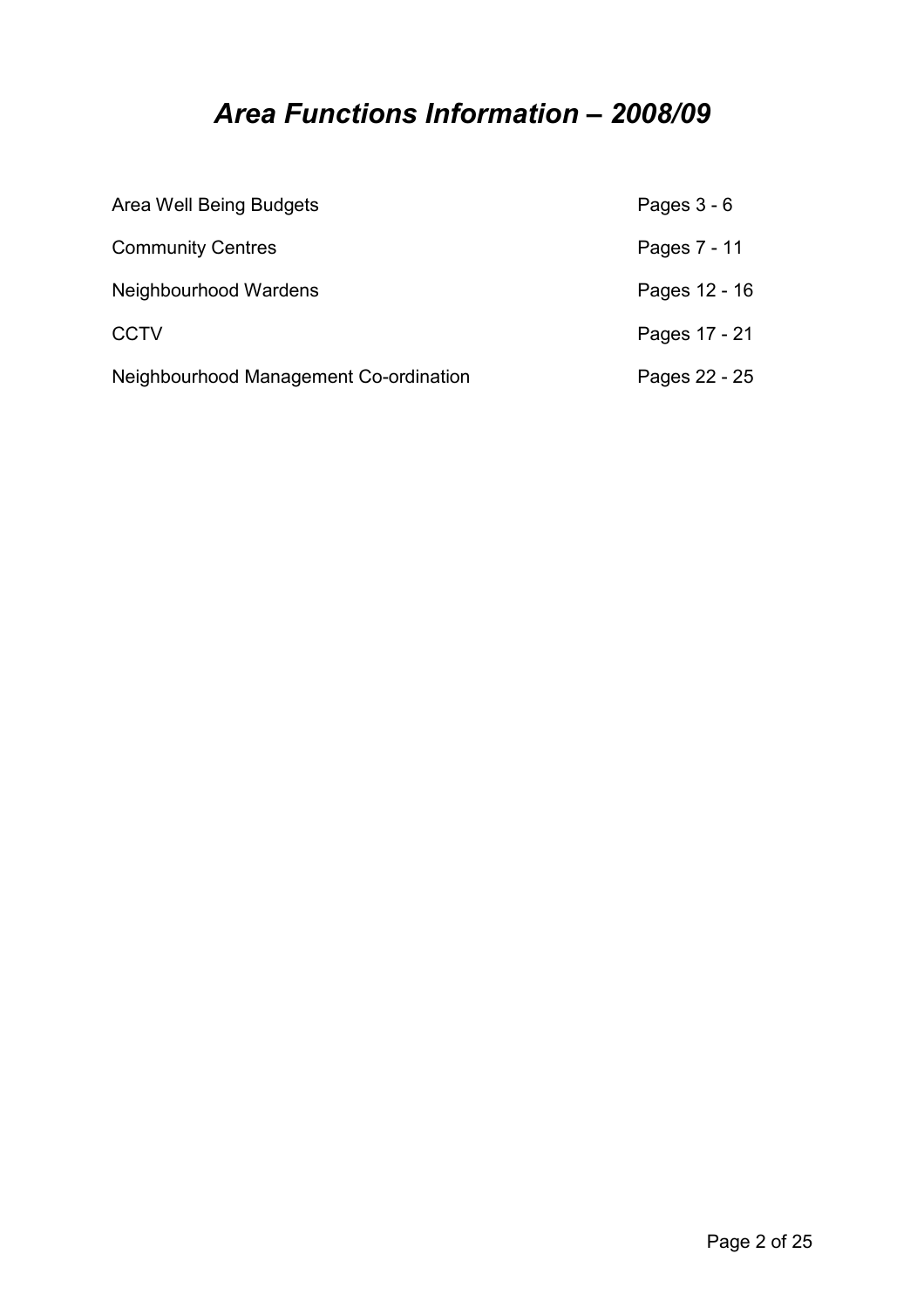# Area Functions Information – 2008 / 09

## FUNCTION: Area Well Being Budgets – Capital and Revenue Allocations

#### **DESCRIPTION**

#### HEADLINE INFORMATION:

Well being budgets delegated to Area Committees to support local priorities.

#### OVERVIEW OF RESOURCES:

Annual Revenue and Capital allocation for each Committee area. Officer support from Area Management Teams.

#### TYPE OF INFORMATION TO BE AVAILABLE AT AREA COMMITTEE LEVEL:

Regular reports to Area Committees on allocations, project approvals, monitoring of spend and activity.

#### EXECUTIVE MEMBER:

Cllr Les Carter

#### RESPONSIBLE OFFICERS:

DIRECTOR: Neil Evans

CHIEF OFFICER: Stephen Boyle

LEAD OFFICER FOR FUNCTION SCHEDULE: Martyn Stenton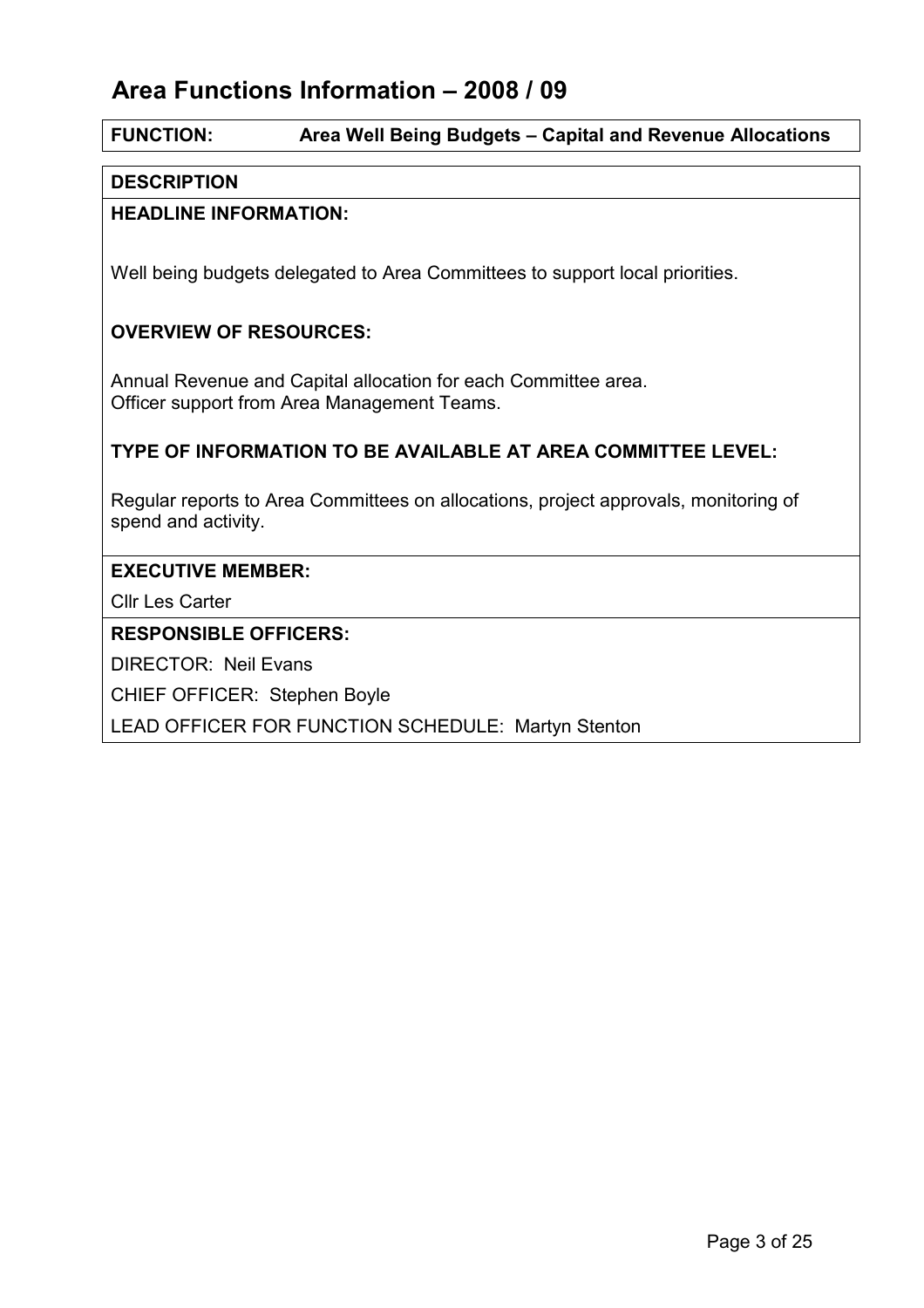#### LINK TO LEEDS STRATEGIC PLAN OUTCOMES:

Area Delivery Plans cover local priorities for well being spend and these are linked to the Leeds Strategic Plan outcomes and improvement priorities.

#### **GOVERNANCE**

#### DESCRIPTION OF WHAT PROPOSED RESPONSIBILITY COVERS:

Taking of decisions and monitoring of activity relating to utilisation of well being budgets within the framework of the Council's Constitution and in accordance with Local Government Act 2000.

#### MANAGEMENT AND CO-ORDINATION

PROPOSED ARRANGEMENTS FOR SERVICE / FUNCTION IN 2008/09:

#### TYPE AND DETAIL OF PROPOSED ARRANGEMENTS:

| <b>Centrally Managed</b><br>Service With Management<br><b>Contacts for Each Area</b> |                                                        |
|--------------------------------------------------------------------------------------|--------------------------------------------------------|
| <b>Locally Managed Service</b>                                                       | Area Management Teams provide support to enable        |
| <b>With Some Central</b>                                                             | effective administration of well being budgets in each |
| Support/Technical                                                                    | area. Some central technical support /co-ordination    |
| Expertise/Co-Ordination                                                              | particularly in relation to financial management.      |

#### LINKS TO KEY PLANS / STRATEGIES / LEGISLATION / STATUTORY REQUIREMENTS:

Council Constitution Local Government Act 2000 Area Delivery Plans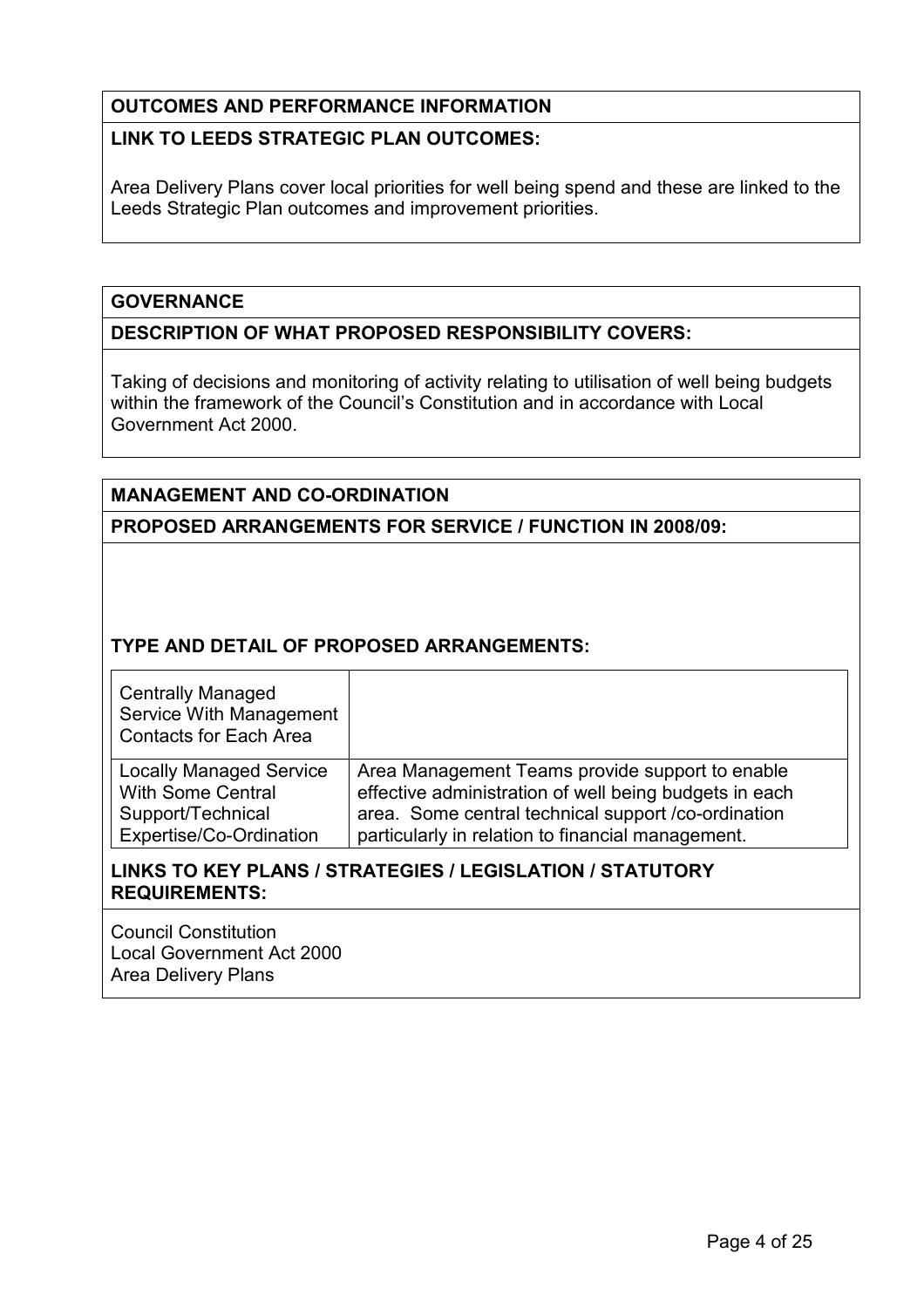| <b>HEADLINE CITYWIDE FINANCIAL INFORMATION FOR RESPONSIBILITIES</b> |                              |  |  |  |  |  |  |  |
|---------------------------------------------------------------------|------------------------------|--|--|--|--|--|--|--|
| <b>Citywide Budget For Service / Function 08/09</b>                 |                              |  |  |  |  |  |  |  |
|                                                                     |                              |  |  |  |  |  |  |  |
| <b>Net Revenue Budget</b>                                           | 3,144                        |  |  |  |  |  |  |  |
| <b>Net Capital Budget</b>                                           | 1,676                        |  |  |  |  |  |  |  |
| <b>Key Funding Sources</b>                                          | $\mathbf{0}$<br><b>COOOO</b> |  |  |  |  |  |  |  |

| £000s | $\frac{9}{6}$ |  |
|-------|---------------|--|
|       |               |  |
|       |               |  |
| 2,007 |               |  |
| 1,000 |               |  |
| 1,137 |               |  |
| 676   |               |  |
|       |               |  |
|       |               |  |
| 4,820 |               |  |
|       |               |  |

#### DESCRIPTION OF WHAT THE BUDGET REPRESENTS:

Revenue and Capital allocations to the Area Committees.

#### DESCRIPTION OF THE FORMULA USED FOR APPORTIONING BUDGET ACROSS DIFFERENT AREAS:

Continuation of previously agreed formula based on population and deprivation in each area.

#### REASONS WHY THIS PARTICULAR FORMULA WAS SELECTED:

Based on formula used previously and agreed by Executive Board.

#### DETAIL OF ANY SIGNIFICANT SERVICE / BUDGET VARIATIONS ACROSS THE CITY:

Reflects population and deprivation characteristics of different areas.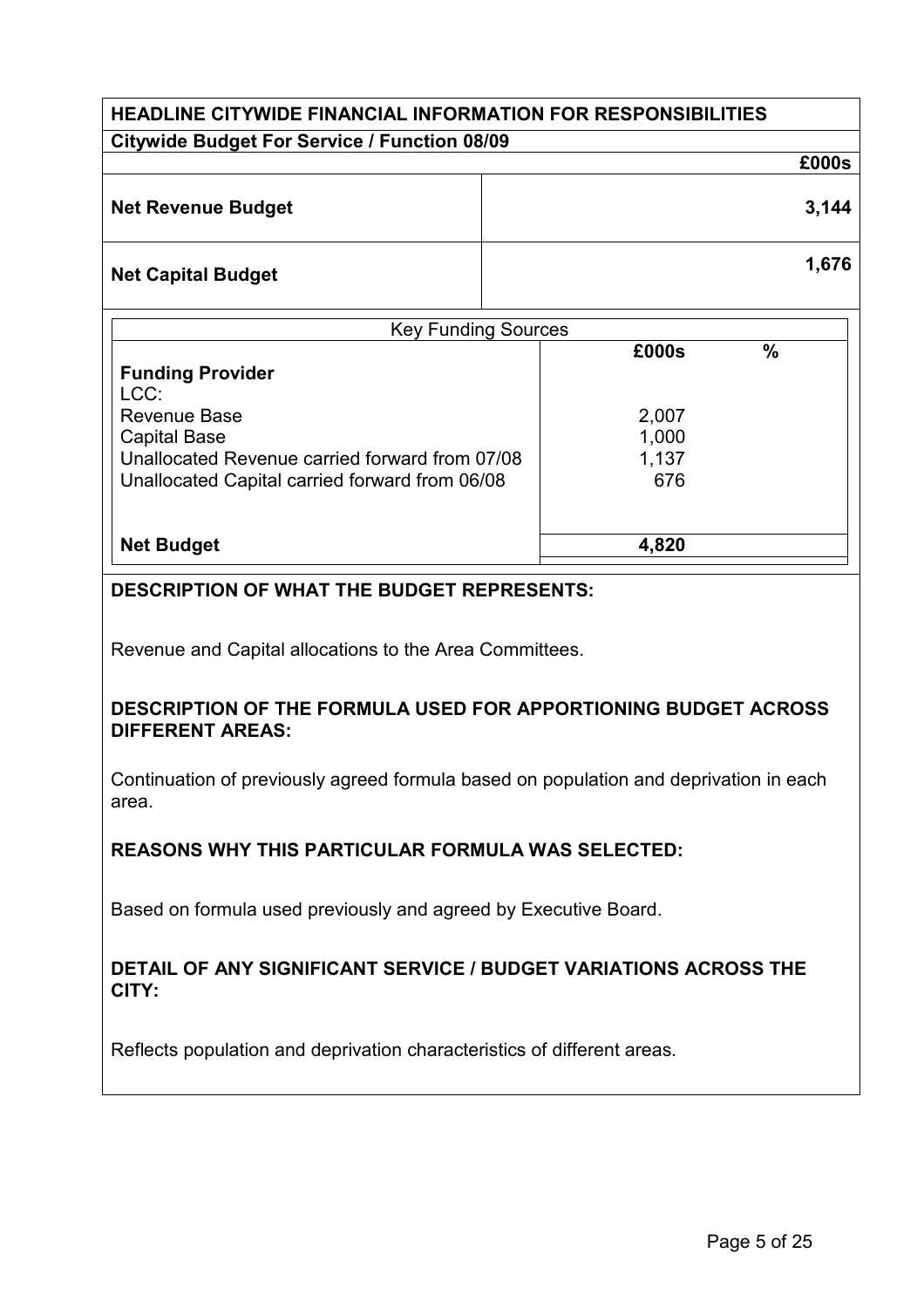# AREA COMMITTEE BREAKDOWN – Area Well Being Budgets – Capital and Revenue Allocations

|                                     |                                         | City Wide |              | <b>East</b> |              | <b>North East</b> |              | <b>North West</b> |         | <b>South</b> | West         |         |
|-------------------------------------|-----------------------------------------|-----------|--------------|-------------|--------------|-------------------|--------------|-------------------|---------|--------------|--------------|---------|
|                                     |                                         |           | <b>Inner</b> | Outer       | <b>Inner</b> | Outer             | <b>Inner</b> | Outer             | Inner   | Outer        | <b>Inner</b> | Outer   |
|                                     | Base budget for<br>08/09                | 2,006,430 | 290,780      | 216,360     | 173,510      | 140,410           | 215,140      | 199,800           | 243,000 | 203,880      | 150,440      | 173,110 |
| <b>Net Revenue</b><br><b>Budget</b> | Carry forward from<br>07/08             | 1,137,247 | 130,298      | 63,219      | 88,213       | 154,113           | 41,224       | 233,497           | 109,546 | 153,136      | 27,680       | 136,321 |
|                                     | Total available to<br>allocate 08/09    | 3,143,677 | 421,078      | 279,579     | 261,723      | 294,523           | 256,364      | 433,297           | 352,546 | 357,016      | 178,120      | 309,431 |
|                                     | Base budget for<br>08/09                | 1,000,000 | 125,900      | 113,300     | 90,800       | 73,500            | 112,600      | 104,600           | 109,400 | 106,700      | 72,600       | 90,600  |
| <b>Net Capital</b><br><b>Budget</b> | Unallocated carry<br>forward from 07/08 | 675,700   | 123,900      | 8,100       | 0            | 131,400           | 91,500       | 65,100            | 33,100  | 109,900      | 19,800       | 92,900  |
|                                     | Total available to<br>allocate 08/09    | 1,675,700 | 249,800      | 121,400     | 90,800       | 204,900           | 204,100      | 169,700           | 142,500 | 216,600      | 92,400       | 183,500 |

Notes:

- The revenue well being base budget allocation reflects a 2% inflationary uplift on last year's figures
- 'Carry forward from 07/08' represents the balance of what was not actually spent in 07/08. In some cases Area Committees may have already made allocations against this amount and spend will take place in 08/09 on it.
- The 'total available to allocate' revenue figures represent the amounts for Area Committees to allocate to local priorities over the course of the year (assuming that none of the carry forward amount is already allocated). As in previous years, it is assumed that not all the allocation will be actually spent within the financial year. For budget management purposes it is assumed that £250k will be carried forward into the next financial year. This will be monitored by Officers in Environment and Neighbourhoods over the course of the year.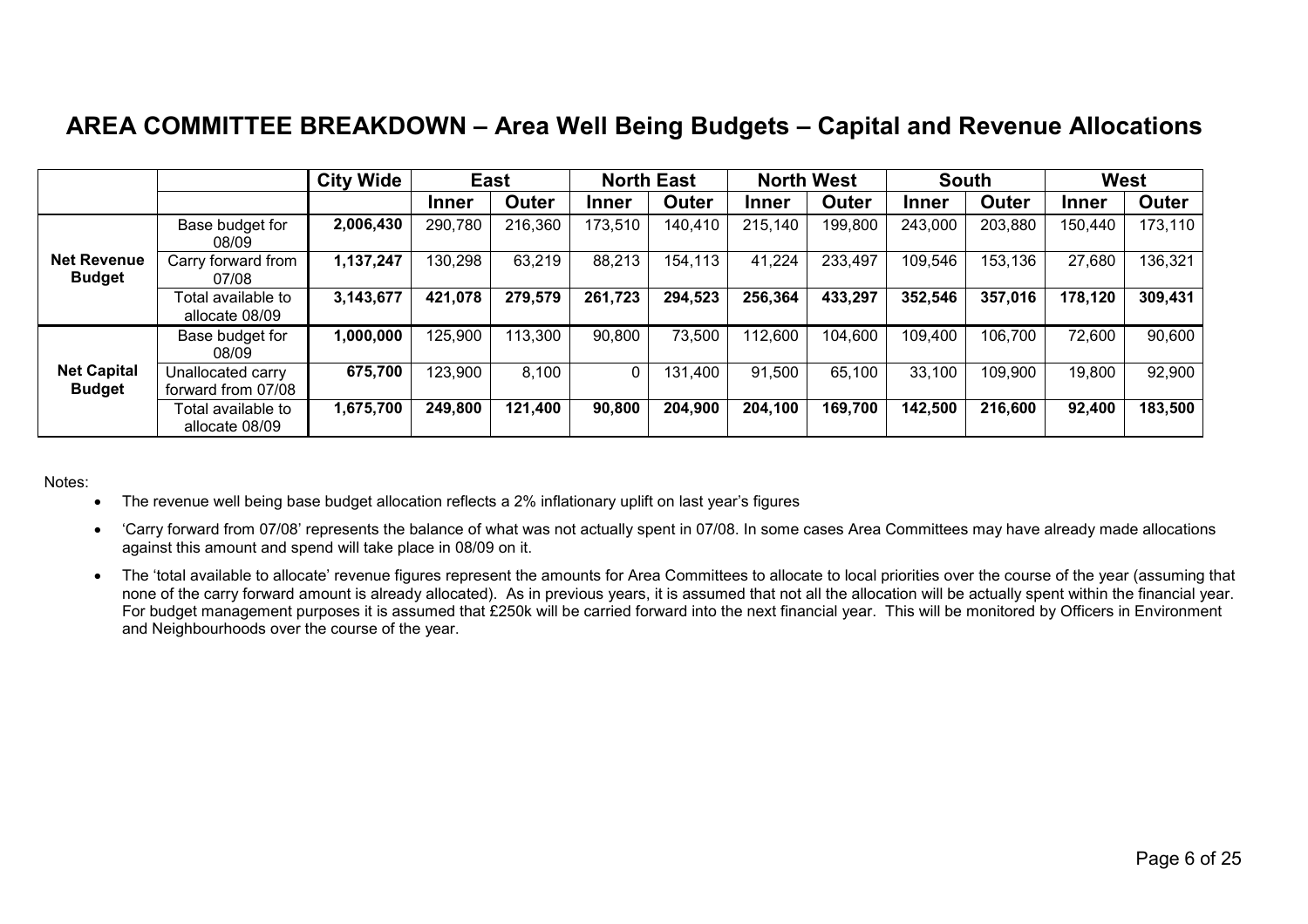# Area Functions Information – 2008 / 09

FUNCTION: Community Centres

#### **DESCRIPTION**

#### HEADLINE INFORMATION:

Responsibility for a portfolio of community centres vested with Regeneration Service. This covers overseeing revenue budgets, operational arrangements and the use of the centres, agreeing and implementing a schedule of charges and discounts for directly managed centres and making asset management and investment proposals to ensure the portfolio is sustainable and meets local needs.

#### OVERVIEW OF RESOURCES:

65 community centres city wide Managed by Regeneration Service Caretaking, cleaning, lettings, surveying and maintenance provided by Corporate Property Management Service

#### TYPE OF INFORMATION TO BE AVAILABLE AT AREA COMMITTEE LEVEL:

List of centres and management arrangements with data sheets and budget information, Lettings and Pricing policy.

#### EXECUTIVE MEMBER:

Cllr Les Carter – Environment and Neighbourhoods

#### RESPONSIBLE OFFICERS:

DIRECTOR: Neil Evans

CHIEF OFFICER: Stephen Boyle

LEAD OFFICER FOR FUNCTION SCHEDULE: Martyn Stenton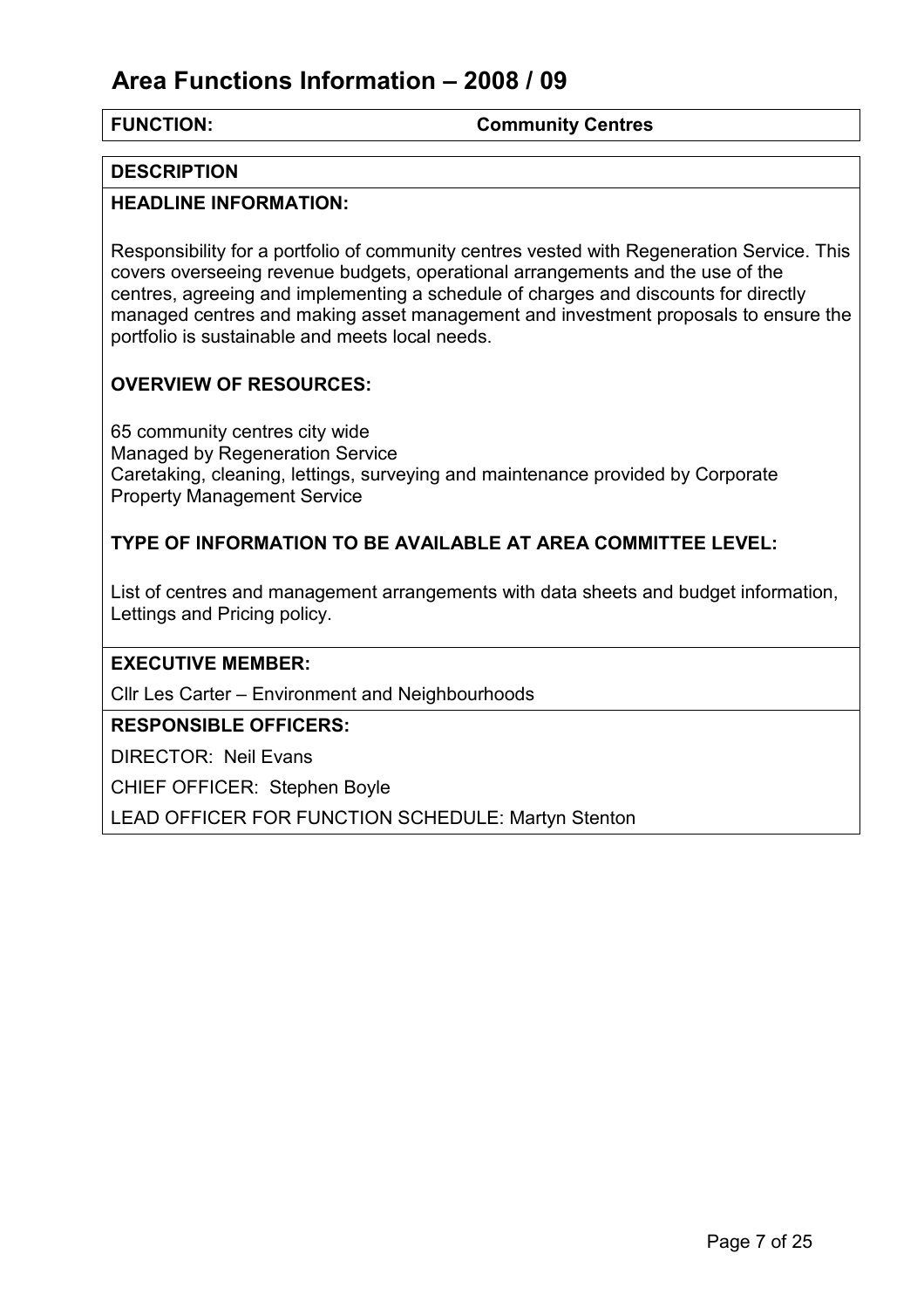#### LINK TO LEEDS STRATEGIC PLAN OUTCOMES:

Harmonious Communities

#### IMPROVEMENT PRIORITIES:

HM-1a An increased number of local people engaged in activities to meet community needs and improve the quality of life for local residents

HM-1b An increase in the number of local people that are empowered to have a greater voice and influence over local decision making and a greater role in public service delivery

HM-2a Enable a robust and vibrant voluntary, community and faith sector to facilitate community activity and directly deliver services

HM-2b An increased sense of belonging and pride in local neighbourhoods that help to build cohesive communities

#### GEOGRAPHY & FREQUENCY OF RELEVANT LOCAL PERFORMANCE INFORMATION:

(E.g. SOA, ward, quarterly, yearly)

Annual survey – resident perception of neighbourhood and local facilities Data sheets for each centre updated at least annually

#### **GOVERNANCE**

#### DESCRIPTION OF WHAT PROPOSED RESPONSIBILITY COVERS:

This covers overseeing revenue budgets, operational arrangements and the use of the centres, agreeing and implementing a schedule of charges and discounts for directly managed centres and making asset management and investment proposals to ensure the portfolio is sustainable and meets local needs.

#### PRACTICAL ARRANGEMENTS – HOW WOULD LOCAL MEMBERS DEAL WITH THE PROPOSED RESPONSIBILITY:

Ward members are involved in discussions about significant changes to particular centres.

Proposals on significant issues which affect one or more centres in a Committee's portfolio are then subject to a report to the Area Committee.

#### HOW / WHEN WOULD THE SERVICE / FUNCTION REPORT TO THE AREA COMMITTEE:

(E.g. formal and informal arrangements, frequency)

Mid year and year end update on portfolio and budgets. Reports as required on key issues affecting centres in the committee's area.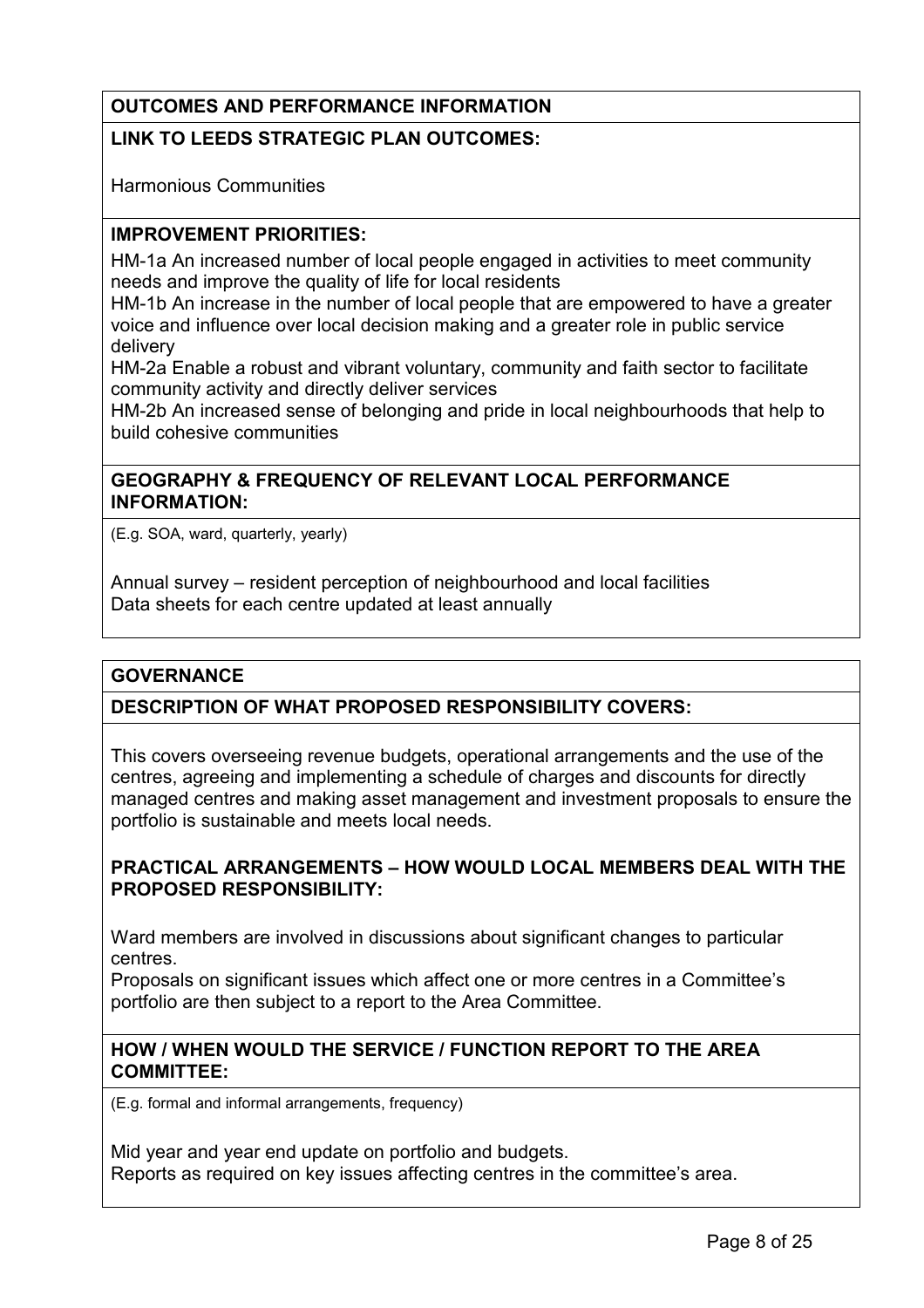#### MANAGEMENT AND CO-ORDINATION

#### PROPOSED ARRANGEMENTS FOR SERVICE / FUNCTION IN 2008/09:

#### TYPE AND DETAIL OF PROPOSED ARRANGEMENTS:

| <b>Centrally Managed</b><br>Service With Management<br><b>Contacts for Each Area</b>                       |                                                                                                                                                                                                                                                                                                                                                                                                                       |
|------------------------------------------------------------------------------------------------------------|-----------------------------------------------------------------------------------------------------------------------------------------------------------------------------------------------------------------------------------------------------------------------------------------------------------------------------------------------------------------------------------------------------------------------|
| <b>Locally Managed Service</b><br><b>With Some Central</b><br>Support/Technical<br>Expertise/Co-Ordination | Facilities Management (caretaking, cleaning,<br>maintenance, lettings) is provided by a central team in<br>Corporate Property Management.<br>Co-ordination, technical support and budget management<br>is provided by a central team in Regeneration.<br>Local support, management of day to day issues,<br>development of proposals and consultation is undertaken<br>by staff in each of the Area Management Teams. |

#### LINKS TO KEY PLANS / STRATEGIES / LEGISLATION / STATUTORY REQUIREMENTS:

Facilities Management staff ensure that relevant legislation is followed when operating and maintaining public buildings.

#### LINKS TO OTHER CITY COUNCIL SERVICES:

Community space in other council buildings complements the space available in community centres.

#### LINKS TO OTHER PUBLIC SECTOR PARTNER SERVICES:

Support the delivery of a number of community based services provided by the council and other partners.

#### CONTRACT / COMMISSIONING

#### DESCRIPTION OF ANY CONTRACT / COMMISSIONING / SERVICE LEVEL AGREEMENTS FOR SERVICE / FUNCTION:

Service Level Agreement with Facilities Management in place for caretaking, cleaning, facilities management and lettings

#### ANY KEY CURRENT / FUTURE ISSUES FOR AREA COMMITTEE TO BE AWARE OF REGARDING SERVICE / FUNCTION

Lettings and Pricing Policy being agreed by all Area Committees for implementation in 2008/09

Budget detail is complicated and some elements have a time lag e.g. utilities costs therefore caution is required when looking at budget information at any point in time. Corporate Property Management are responsible for repairs and maintenance of buildings and securing funding to address backlog maintenance.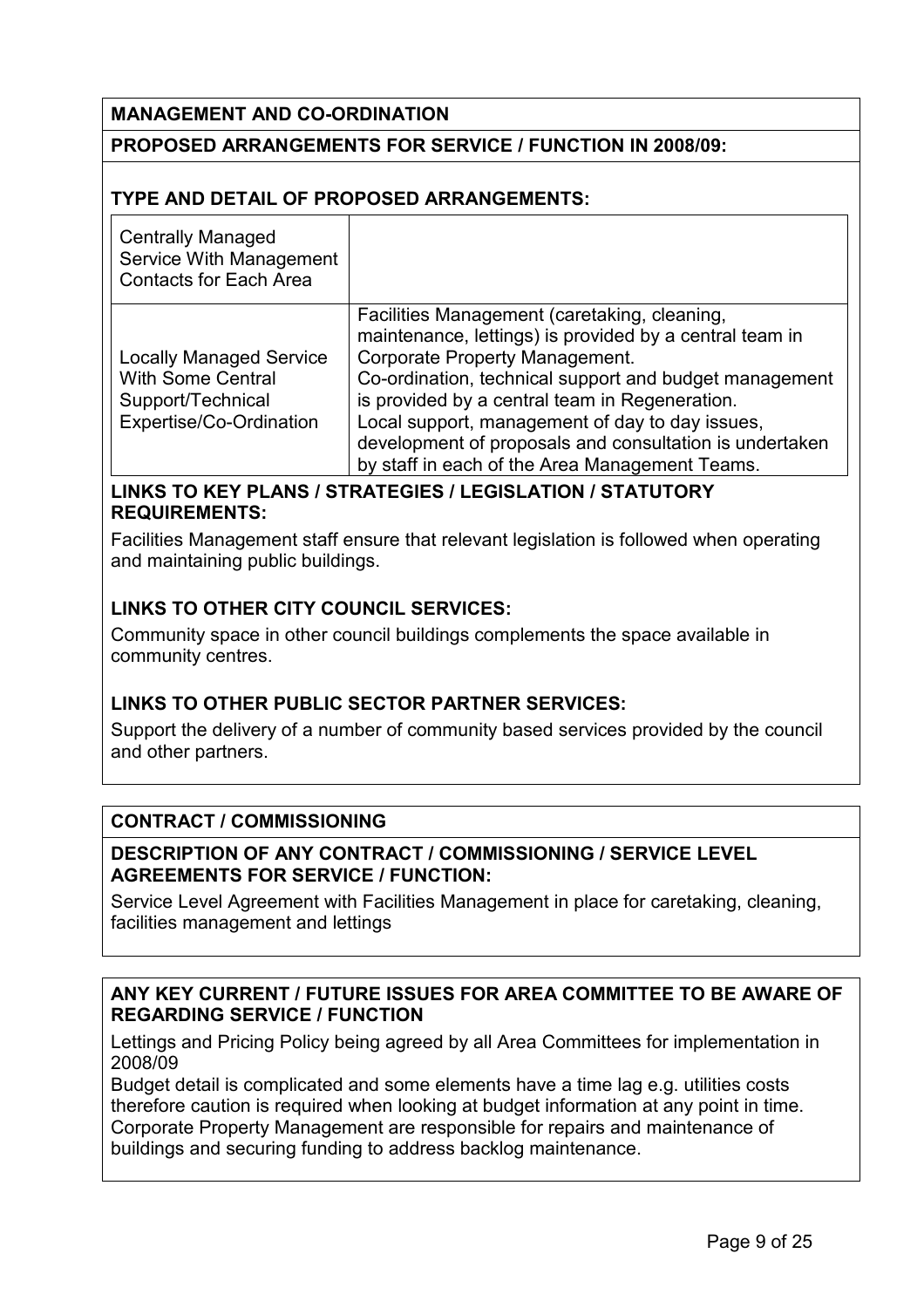# HEADLINE CITYWIDE FINANCIAL INFORMATION FOR RESPONSIBILITIES Citywide Budget For Service / Function 08/09 £000s Net Revenue Budget 2,955 Net Capital Budget Key Funding Sources  $2000<sub>e</sub>$   $0<sub>l</sub>$

|                                     | LUUUJ<br>7 U |
|-------------------------------------|--------------|
| <b>Funding Provider</b>             |              |
| <b>LCC</b>                          | 3,470        |
| Income from Charges                 |              |
| <b>LCC</b> - other Council Services | $-260$       |
| External bookings and office use    | $-255$       |
| Other                               |              |
| Other                               |              |
| Other                               |              |
| <b>Net Budget</b>                   | 2,955        |
|                                     |              |

#### DESCRIPTION OF WHAT THE BUDGET REPRESENTS:

Revenue costs associated with the operation of the community centres.

#### DETAIL OF ANY NON CONTROLLABLE ELEMENTS:

Provision of insurance cover and liability

Non-controllable capital asset charges.

These elements cannot be effectively monitored or controlled at an area level.

#### DESCRIPTION OF THE FORMULA USED FOR APPORTIONING BUDGET ACROSS DIFFERENT AREAS:

Budgets apportioned based on revenue figures for centres in each area, adjusted each year to account for changes in the portfolio and operating costs of each centre. Backlog maintenance budget for the city will be prioritised according to service requirements and local needs

#### REASONS WHY THIS PARTICULAR FORMULA WAS SELECTED:

Suits this function and allows monitoring of costs for individual centres. Any revenue savings generated in year can be re-invested into other community facility priorities within the same area.

#### DETAIL OF ANY SIGNIFICANT SERVICE / BUDGET VARIATIONS ACROSS THE CITY:

Budget for each centre depends on size, usage and income. There are therefore significant variations between budgets from centre to centre.

Time lag in receiving meaningful information on budgets centres by centre due to nature of charges (e.g. utility bills) and income.

Seasonal fluctuations affect budgets e.g. utility costs higher in second part of year.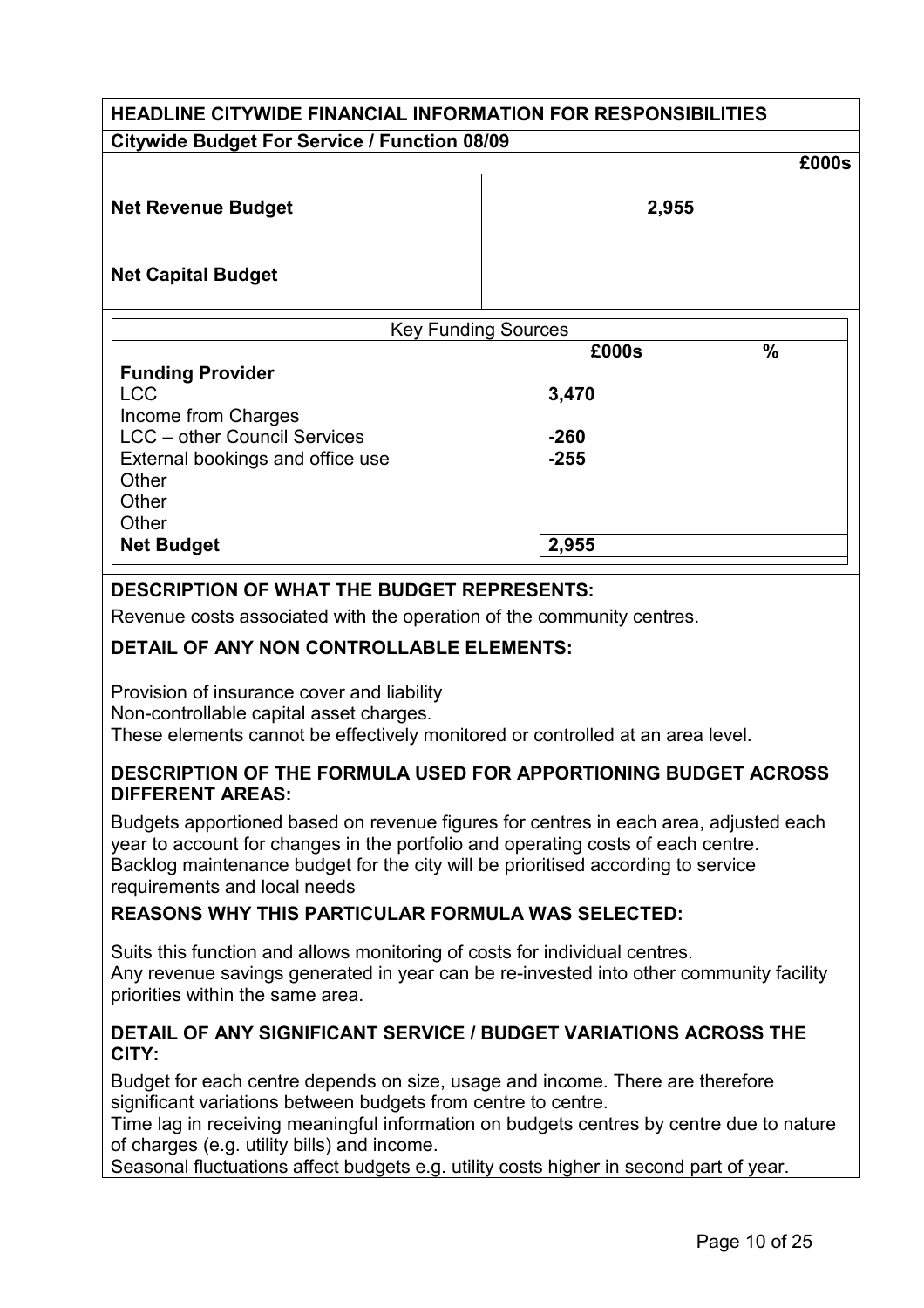# AREA COMMITTEE BREAKDOWN – Community Centres

|                    |                               | <b>City Wide</b> | <b>East</b>  |         | <b>North East</b> |         | <b>North West</b> |              | <b>South</b> |         | <b>West</b>  |        |
|--------------------|-------------------------------|------------------|--------------|---------|-------------------|---------|-------------------|--------------|--------------|---------|--------------|--------|
|                    |                               | Total            | <b>Inner</b> | Outer   | <b>Inner</b>      | Outer   | Inner             | <b>Outer</b> | Inner        | Outer   | <b>Inner</b> | Outer  |
|                    | <b>Resource Availability</b>  |                  |              |         |                   |         |                   |              |              |         |              |        |
| Community          | Directly Managed              | 48               |              |         | J                 |         |                   |              |              |         |              |        |
| Centres            | Managed by<br>Community Orgs. | 17               |              |         |                   |         |                   |              |              | ົ       |              |        |
| <b>Net Revenue</b> | Budget for 08/09              | 2,954,640        | 720,020      | 320,250 | 217,970           | 113,900 | 329,340           | 410,260      | 221,700      | 428,220 | 139,460      | 53,520 |
| <b>Budget</b>      | Mid year progress             |                  |              |         |                   |         |                   |              |              |         |              |        |
|                    | Year end outcome              |                  |              |         |                   |         |                   |              |              |         |              |        |

Notes: 1 Covers centres in the Regeneration service portfolio as of 1<sup>st</sup> June 2008.<br>2 Centres which are being / have been disposed of and ones which are anticipated to be added to the portfolio from other services are not included in these figures.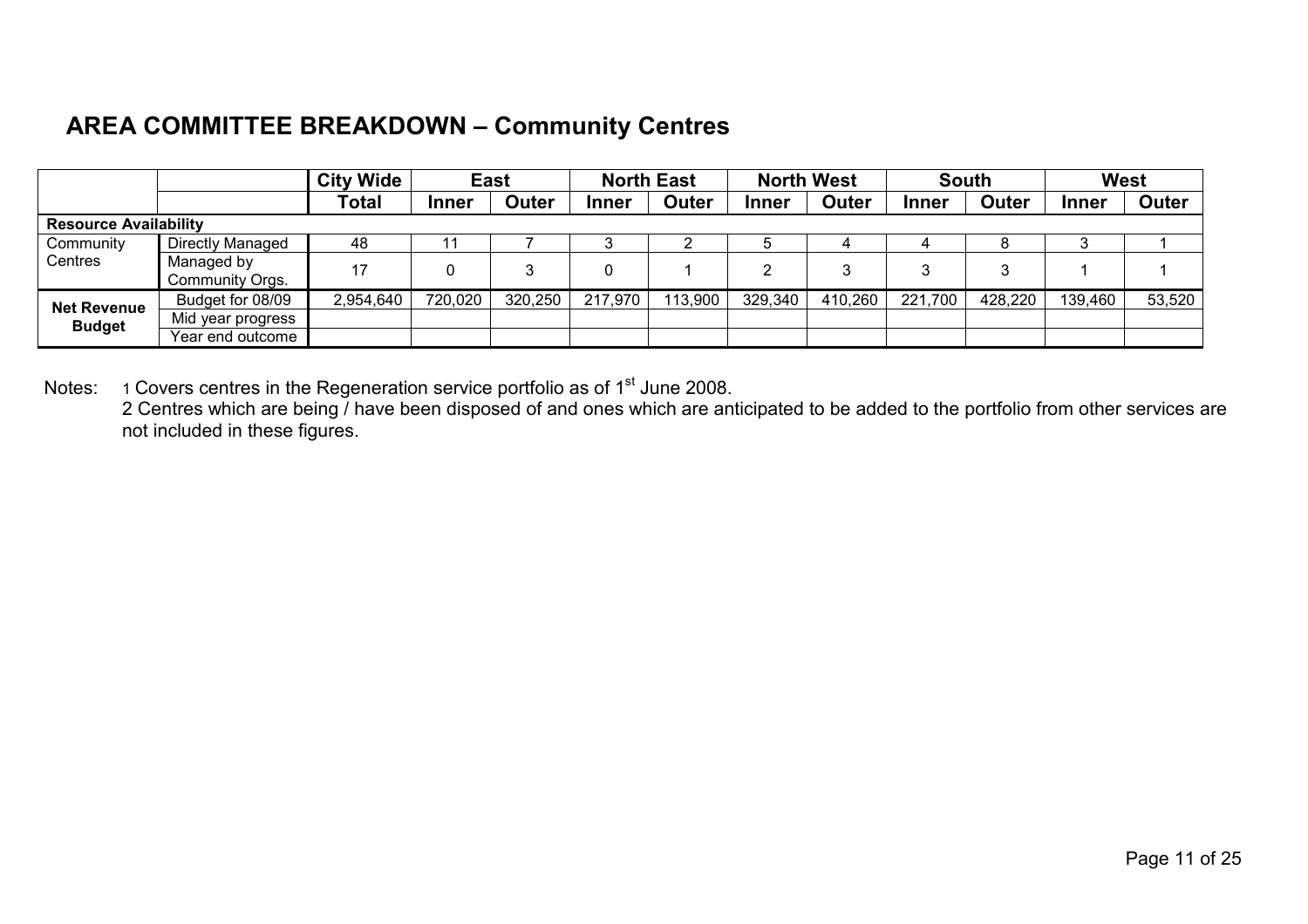# Area Functions Information – 2008 / 09

FUNCTION: Neighbourhood Wardens

#### **DESCRIPTION**

#### HEADLINE INFORMATION:

30 Neighbourhood Wardens deployed in specific areas which provide a local patrolling function, assistance in dealing with anti-social behaviour, co-ordination to maintain the physical appearance of areas and offer support to local residents with environmental and community safety issues. Area Committees will continue to oversee local budgets and operational arrangements and links to area delivery plan priorities. The function schedule reflects the current deployment of wardens across the City.

#### OVERVIEW OF RESOURCES:

28 Neighbourhood Wardens and 2 Senior Wardens. Managed locally by Area Management teams.

#### TYPE OF INFORMATION TO BE AVAILABLE AT AREA COMMITTEE LEVEL:

Regular reports from Area Management Teams on performance and deployment.

#### EXECUTIVE MEMBER:

Cllr. Les Carter

#### RESPONSIBLE OFFICERS:

DIRECTOR: Neil Evans

CHIEF OFFICER: Stephen Boyle

LEAD OFFICER FOR FUNCTION SCHEDULE: Martyn Stenton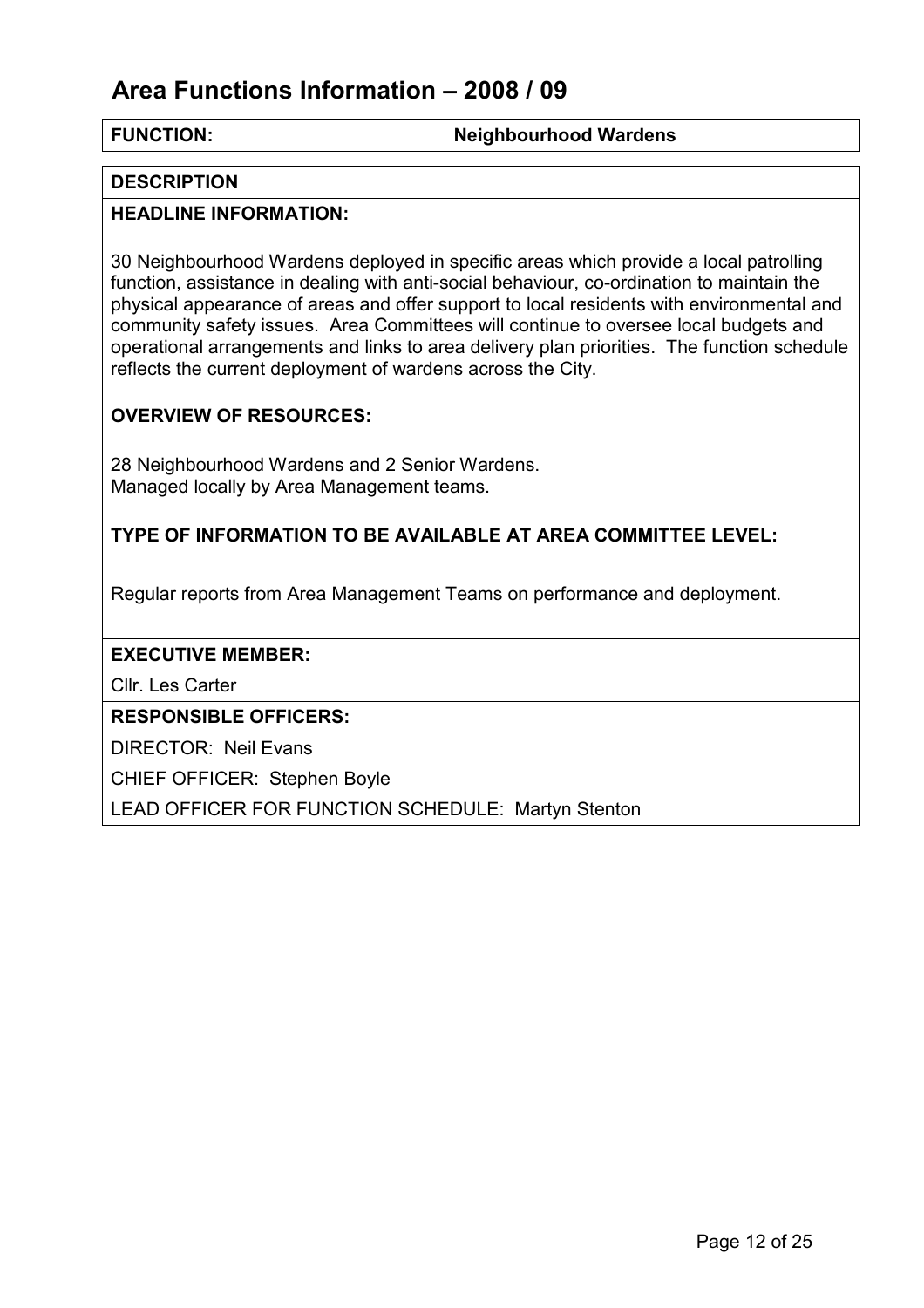#### LINK TO LEEDS STRATEGIC PLAN OUTCOMES:

SO: Environment IP: Address neighbourhood problem sites, improve cleanliness and access to and quality of green spaces NI: 195

SO: Thriving Places IP: reduce crime and fear of crime, reduce anti social behaviour NI: 24

SO: Harmonious Communities IP: increased sense of belonging an pride NI: 1

#### GEOGRAPHY & FREQUENCY OF RELEVANT LOCAL PERFORMANCE INFORMATION:

(E.g. SOA, ward, quarterly, yearly)

Area Management Area **Quarterly** 

#### **GOVERNANCE**

#### DESCRIPTION OF WHAT PROPOSED RESPONSIBILITY COVERS:

This covers overseeing revenue budgets, operational arrangements.

#### PRACTICAL ARRANGEMENTS – HOW WOULD LOCAL MEMBERS DEAL WITH THE PROPOSED RESPONSIBILITY:

Ward members are involved in discussions about significant changes to Warden service in their areas. Proposals which affect the deployment of Wardens overall in an area are subject to a report to the Area Committee.

#### HOW / WHEN WOULD THE SERVICE / FUNCTION REPORT TO THE AREA COMMITTEE:

(E.g. formal and informal arrangements, frequency)

Regular updates to area Committees from Area Management Teams on deployment / service priorities.

Half yearly update on outputs and service status.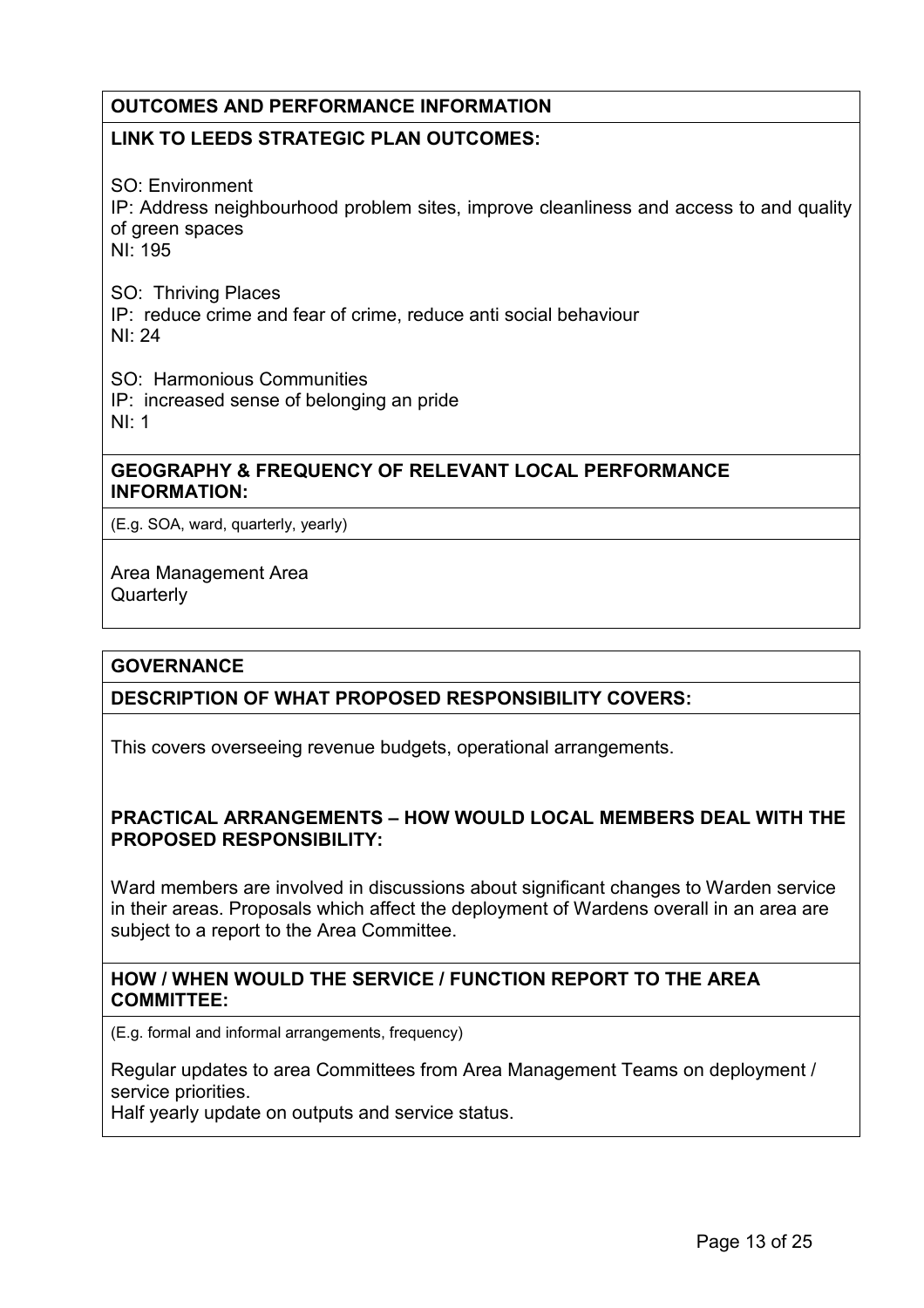#### MANAGEMENT AND CO-ORDINATION

#### PROPOSED ARRANGEMENTS FOR SERVICE / FUNCTION IN 2008/09:

#### TYPE AND DETAIL OF PROPOSED ARRANGEMENTS:

| <b>Centrally Managed</b><br>Service With Management<br><b>Contacts for Each Area</b>                       |                                                                                                                                                                                                                                       |
|------------------------------------------------------------------------------------------------------------|---------------------------------------------------------------------------------------------------------------------------------------------------------------------------------------------------------------------------------------|
| <b>Locally Managed Service</b><br><b>With Some Central</b><br>Support/Technical<br>Expertise/Co-Ordination | Operational management, local support, development of<br>proposals from within Area Management teams.<br>Budget management, recruitment, training, service<br>planning is co-ordinated centrally within the Regeneration<br>Division. |

#### LINKS TO KEY PLANS / STRATEGIES / LEGISLATION / STATUTORY REQUIREMENTS:

Staff ensure that relevant legislation and priorities set out in the Area Delivery Plan for each Area Committee are followed.

#### LINKS TO OTHER CITY COUNCIL SERVICES:

Close links with other Council services particular in multi agency crime and grime operations (Operation Champion) and newly formed Environmental Action Teams.

#### LINKS TO OTHER PUBLIC SECTOR PARTNER SERVICES:

Close links with other agencies (particularly the West Yorkshire Police) about tackling hotspots of crime and anti-social behaviour and close links with a range of partners particularly in multi agency crime and grime operations (Operation Champion)

#### CONTRACT / COMMISSIONING

DESCRIPTION OF ANY CONTRACT / COMMISSIONING / SERVICE LEVEL AGREEMENTS FOR SERVICE / FUNCTION:

SLAs with RSLs Information sharing protocol with West Yorkshire Police

#### ANY KEY CURRENT / FUTURE ISSUES FOR AREA COMMITTEE TO BE AWARE OF REGARDING SERVICE / FUNCTION

NRF transitional funding has been secured for 08/09 to maintain the service at its current level. This funding is significantly reduced for 09/10. Service review to take place.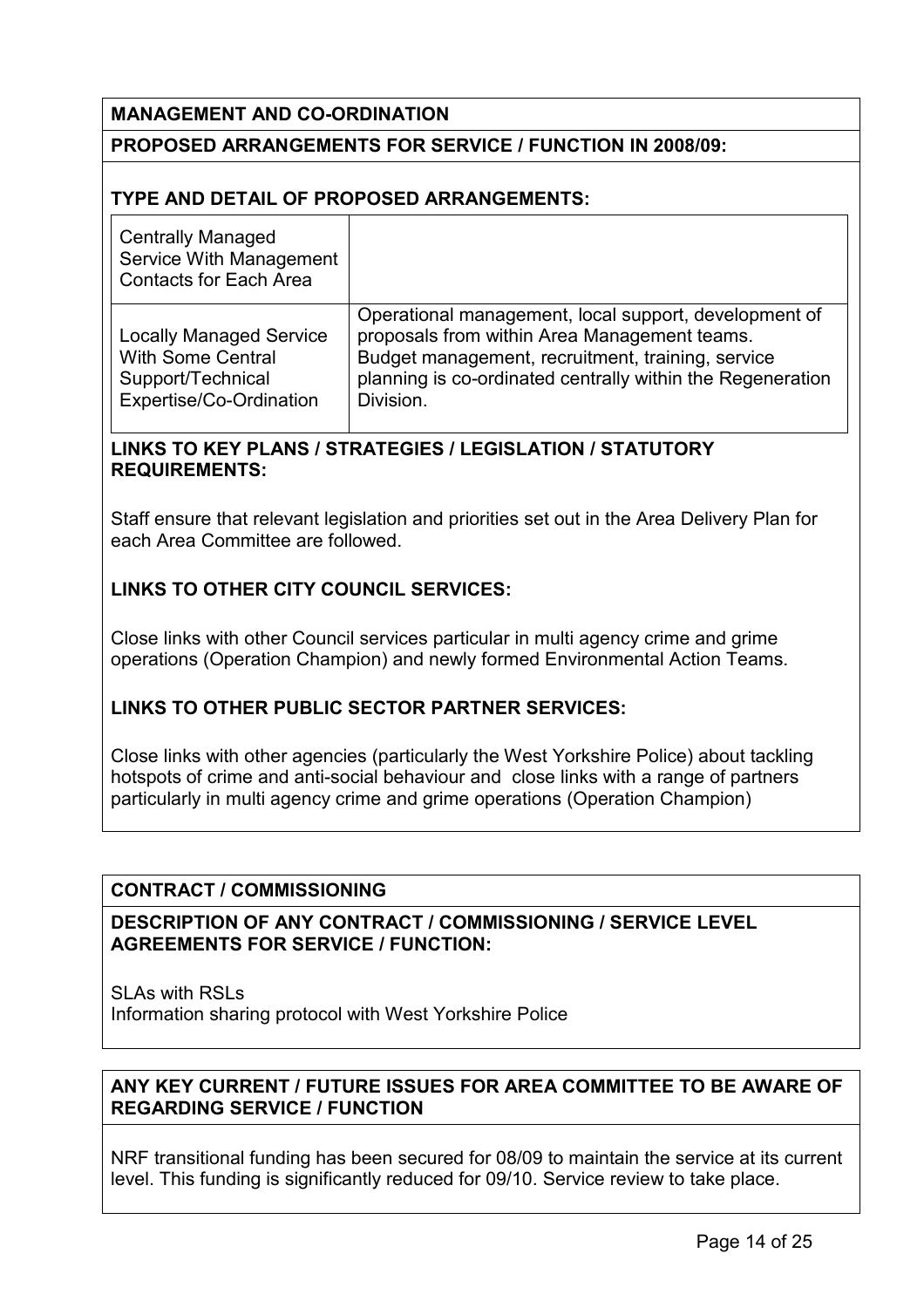## HEADLINE CITYWIDE FINANCIAL INFORMATION FOR RESPONSIBILITIES Citywide Budget For Service / Function 08/09

|                           | £000s |
|---------------------------|-------|
| <b>Net Revenue Budget</b> | 934   |
| <b>Net Capital Budget</b> |       |

| <b>Key Funding Sources</b> |       |      |  |  |  |  |  |
|----------------------------|-------|------|--|--|--|--|--|
|                            | £000s | $\%$ |  |  |  |  |  |
| <b>Funding Provider</b>    |       |      |  |  |  |  |  |
| <b>LCC</b>                 | 310   | 33   |  |  |  |  |  |
| <b>NRF</b>                 | 594   | 64   |  |  |  |  |  |
| <b>RSLs</b>                | 30    | ≏    |  |  |  |  |  |
| Net Budget                 | 934   | 100  |  |  |  |  |  |

#### DESCRIPTION OF WHAT THE BUDGET REPRESENTS:

Staffing and equipment costs for neighbourhood wardens.

#### DESCRIPTION OF THE FORMULA USED FOR APPORTIONING BUDGET ACROSS DIFFERENT AREAS:

Pro rata per location of Neighbourhood Wardens.

#### REASONS WHY THIS PARTICULAR FORMULA WAS SELECTED:

Suits this type of function

#### DETAIL OF ANY SIGNIFICANT SERVICE / BUDGET VARIATIONS ACROSS THE CITY: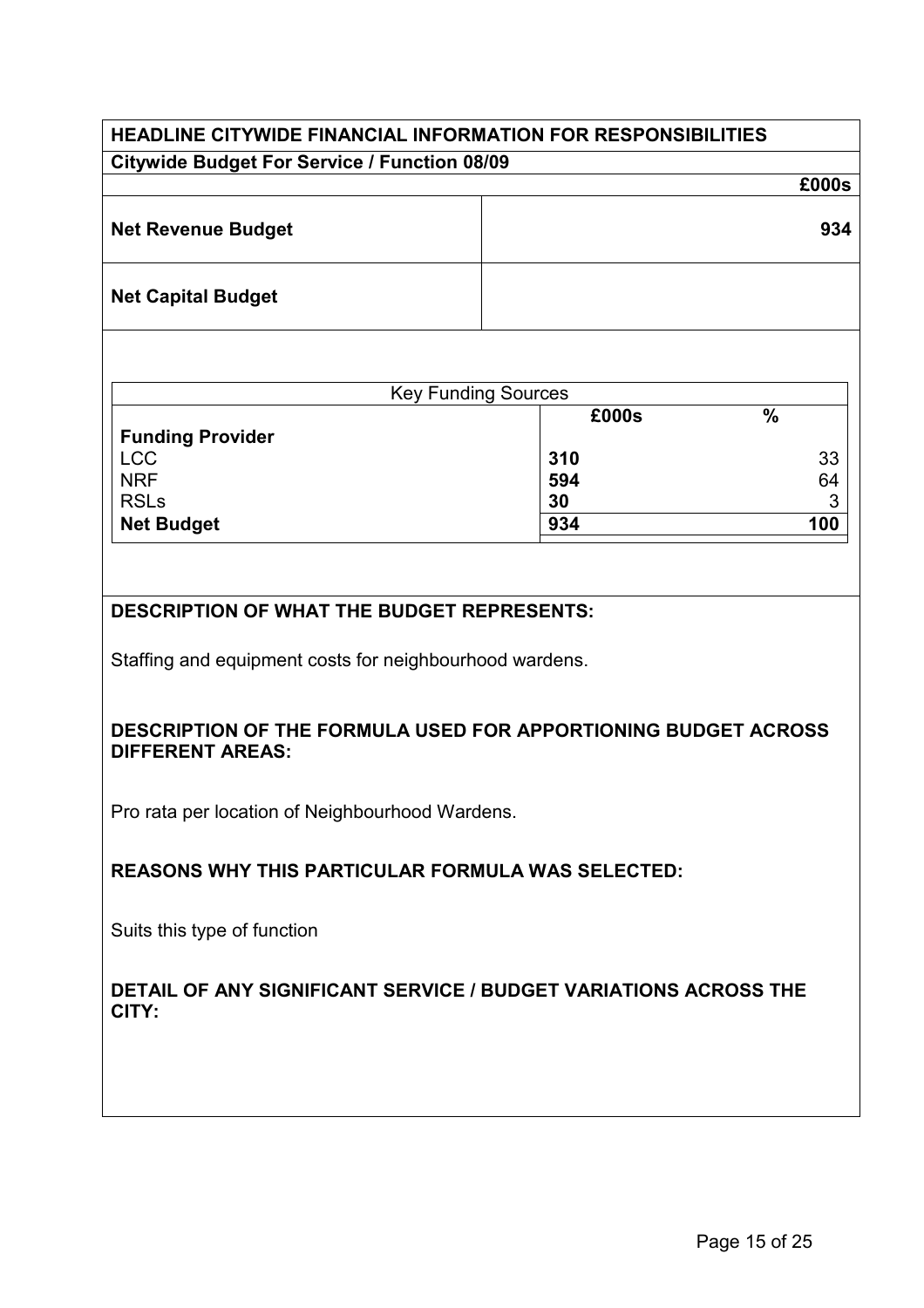# AREA COMMITTEE BREAKDOWN – Neighbourhood Wardens

|                                     | <b>City Wide</b><br><b>East</b> |         |              | <b>North East</b> |              | <b>North West</b> |        | <b>South</b> |         | <b>West</b>  |              |        |
|-------------------------------------|---------------------------------|---------|--------------|-------------------|--------------|-------------------|--------|--------------|---------|--------------|--------------|--------|
|                                     |                                 |         | <b>Inner</b> | Outer             | <b>Inner</b> | Outer             | Inner  | Outer        | Inner   | <b>Outer</b> | <b>Inner</b> | Outer  |
| <b>Resource Availability</b>        |                                 |         |              |                   |              |                   |        |              |         |              |              |        |
| <b>No of Wardens</b>                |                                 | 30      | 9.5          | 2.75              | 4.5          | 0.75              | 2.5    |              |         |              |              |        |
|                                     |                                 |         |              |                   |              |                   |        |              |         |              |              |        |
| <b>Net Revenue</b><br><b>Budget</b> | Budget for 08/09                | 934,670 | 295,301      | 87,622            | 139,880      | 23,313            | 77,711 |              | 217,590 |              | 31,084       | 62,169 |
|                                     | Mid year progress               |         |              |                   |              |                   |        |              |         |              |              |        |
|                                     | Year end outcome                |         |              |                   |              |                   |        |              |         |              |              |        |

Notes: Figures reflect current deployment of Wardens. Does not include additional Wardens funded through local Area Committee and ALMO contributions.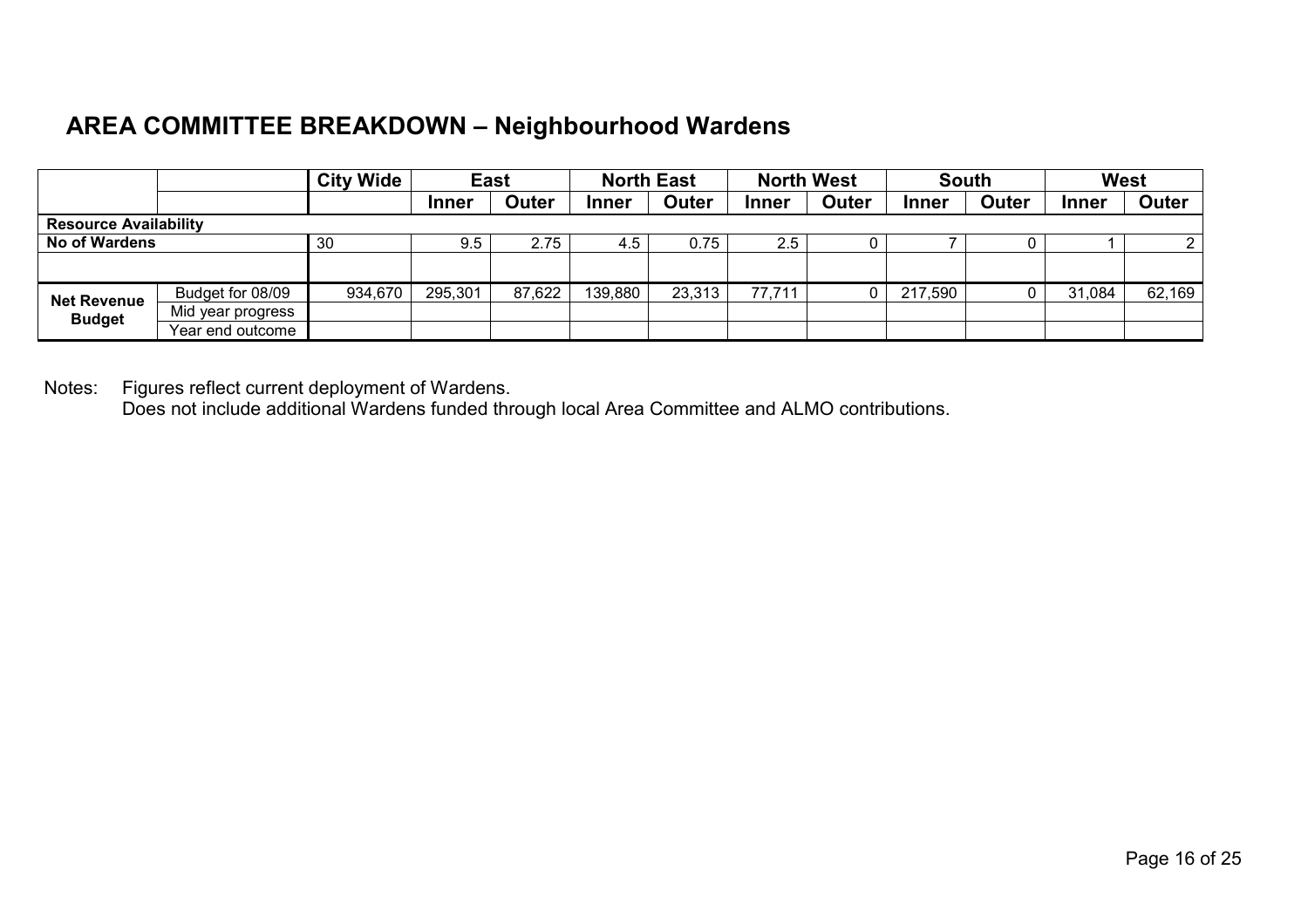#### FUNCTION: CCTV

#### HEADLINE INFORMATION:

Leeds Watch monitors the city for crime and records public space CCTV images 24 hours, 7 days a week.

- Provide 24 hour 365 days a year monitoring of CCTV in areas of operation.
- Contribute to reducing the fear of crime by facilitating the apprehension and prosecution of offenders and assisting in preventing and aiding detection of crime committed in public areas where CCTV in areas of operation.
- Liaise with Area Management/Divisional Community Safety Partnerships and Neighbourhood Policing Teams on multi-agency operations.

#### OVERVIEW OF RESOURCES:

34 CCTV operators are employed to carry out the 24/7 operations. There are 129 cameras across the city and the majority of costs are related to fixed cameras and staffing.

#### TYPE OF INFORMATION TO BE AVAILABLE AT AREA COMMITTEE LEVEL:

Leedswatch produce a weekly CCTV report which is sent out to Ward Members, Enforcement, ASBU, Area Management and West Yorkshire Police. The service will also be enhanced to a digital system during 08/09 allowing for the improvement of performance data available. It is hoped that this enhancement will be complete by March 2009.

#### EXECUTIVE MEMBER:

Councillor Les Carter

#### RESPONSIBLE OFFICERS:

DIRECTOR: Neil Evans

CHIEF OFFICER: Richard Jackson

LEAD OFFICER FOR FUNCTION SCHEDULE: Wayne Clamp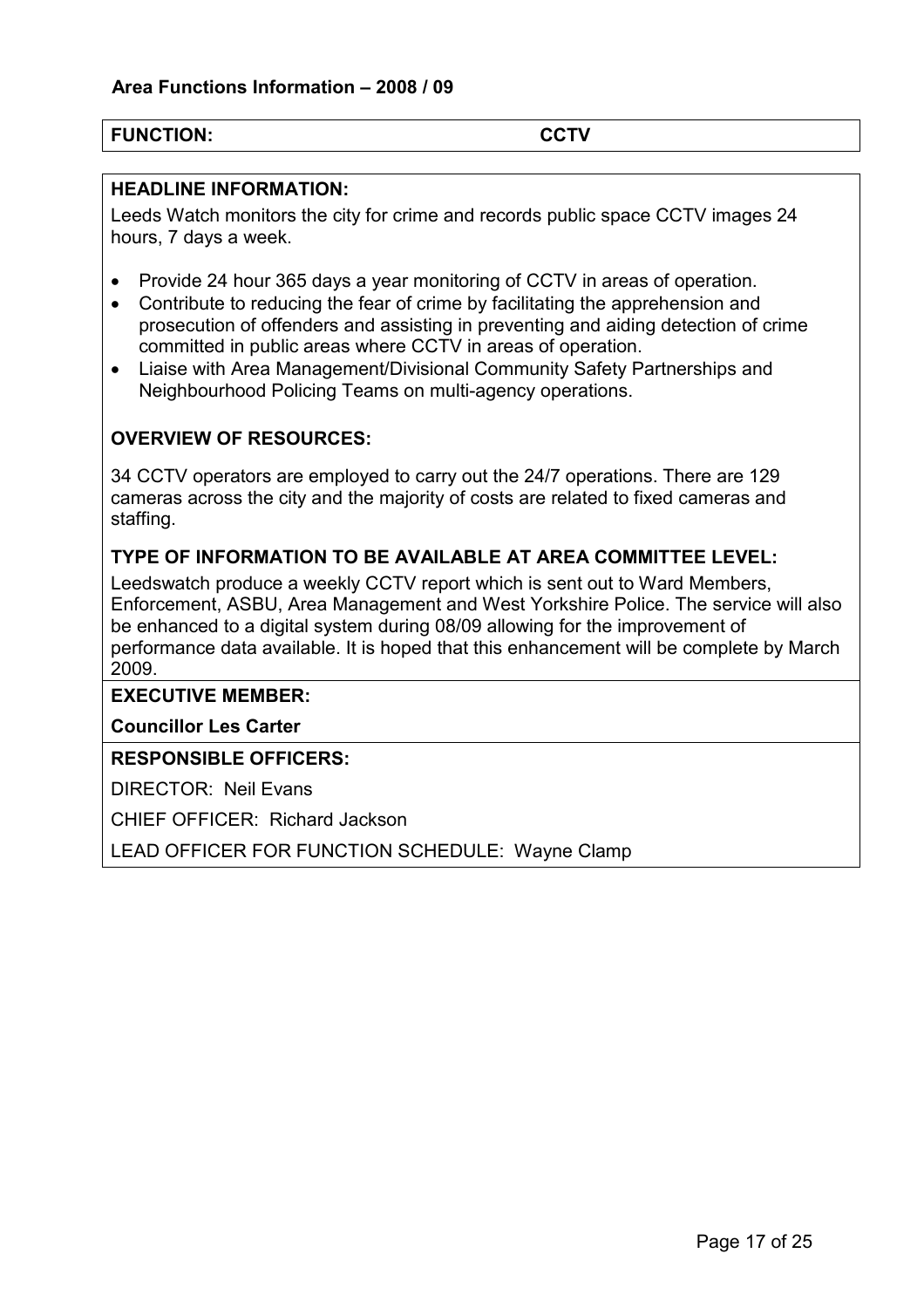#### LINK TO LEEDS STRATEGIC PLAN OUTCOMES:

#### **Environment**

Cleaner, greener and more attractive city through effective environmental management and changed behaviours.

#### Thriving Places

Reduced crime and fear of crime through prevention, detection, offender management and changed behaviour.

#### Harmonious Communities

Improved Community cohesion and integration through meaningful involvement and valuing equality and diversity.

#### GEOGRAPHY & FREQUENCY OF RELEVANT LOCAL PERFORMANCE INFORMATION:

(E.g. SOA, ward, quarterly, yearly)

Leedswatch produce a weekly CCTV report which is sent out to Ward Members, Enforcement, ASBU, Area Management and West Yorkshire Police.

#### **GOVERNANCE**

#### DESCRIPTION OF WHAT PROPOSED RESPONSIBILITY COVERS:

Public Space surveillance CCTV has to comply with Human Rights Legislation and data Protection Act and all CCTV operators must be Security Industry Authority (SIA) trained and Licensed. All operators must also comply with the Leedswatch Codes of Practice.

There is no scope for devolved governance arrangements in terms of determining the target areas for CCTV due to the nature of the function.

Area Committees will, through area management, be able to access information about joint Operations (e.g. ASBU operations) in advance having been informed of the chosen target areas and advise on specific issues they wish to see tackled during the operations.

#### PRACTICAL ARRANGEMENTS – HOW WOULD LOCAL MEMBERS DEAL WITH THE PROPOSED RESPONSIBILITY:

Liaison with Leedswatch Management concerning operations and co-ordinated jointly by the Area Community Safety Co-ordinator and the relevant Neighbourhood Policing Team Inspector.

#### HOW / WHEN WOULD THE SERVICE / FUNCTION REPORT TO THE AREA COMMITTEE:

(E.g. formal and informal arrangements, frequency)

Formal statistics are provided to Area Management Officers on a quarterly basis to be included in Area Committee reports.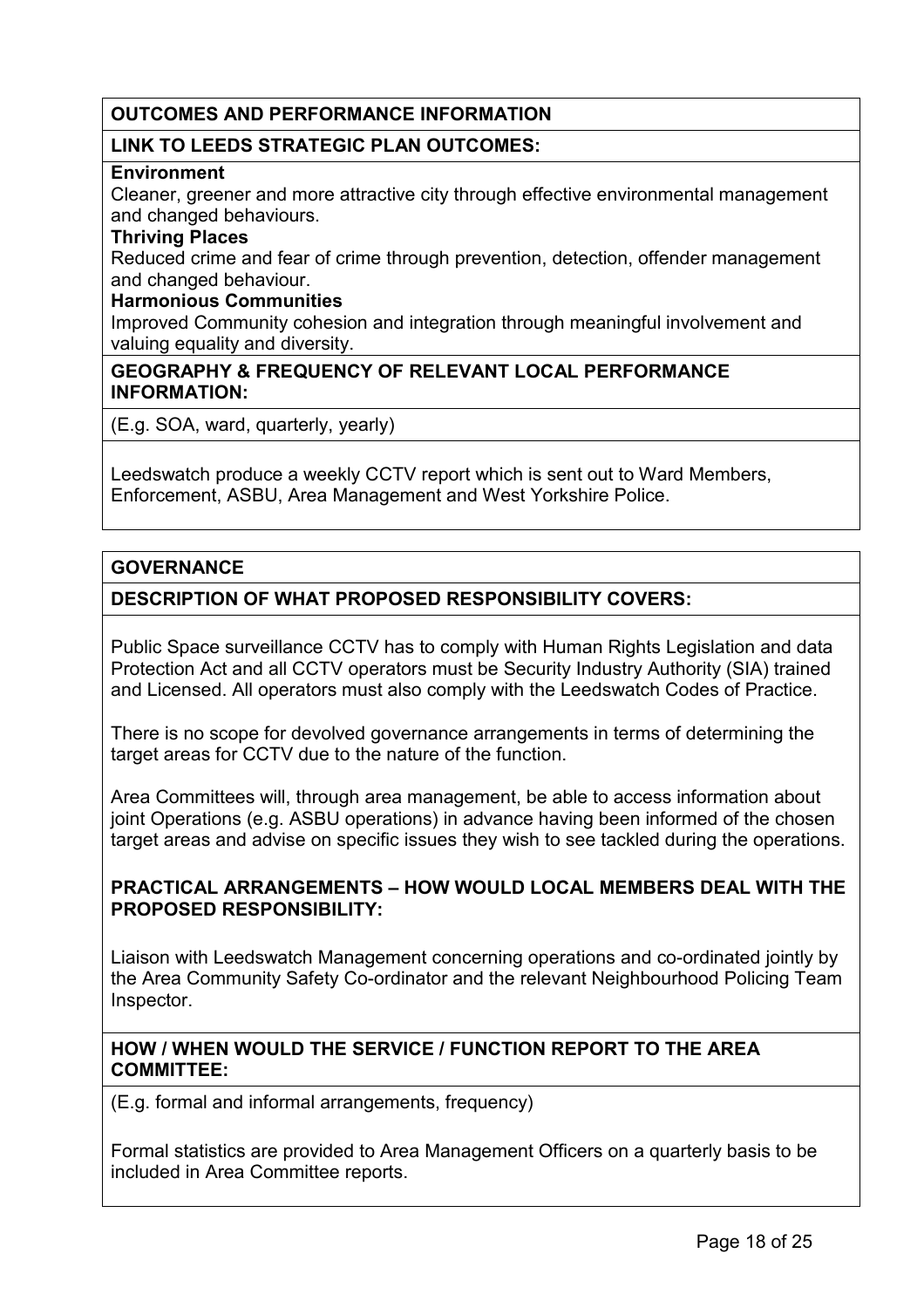#### MANAGEMENT AND CO-ORDINATION

#### PROPOSED ARRANGEMENTS FOR SERVICE / FUNCTION IN 2008/09:

#### TYPE AND DETAIL OF PROPOSED ARRANGEMENTS:

|                                | The function is managed by Leedswatch local -             |
|--------------------------------|-----------------------------------------------------------|
| <b>Centrally Managed</b>       | coordination through Liaison with Leedswatch              |
| Service With Management        | Management concerning operations and co-ordinated         |
| <b>Contacts for Each Area</b>  | jointly by the Area Community Safety Co-ordinator and the |
|                                | relevant Neighbourhood Policing Team Inspector.           |
| <b>Locally Managed Service</b> |                                                           |
| <b>With Some Central</b>       |                                                           |
| Support/Technical              |                                                           |
| Expertise/Co-Ordination        |                                                           |

### LINKS TO KEY PLANS / STRATEGIES / LEGISLATION / STATUTORY REQUIREMENTS:

Council Business Plan 2008-2011 Leeds Strategic Plan 2008-2011 Area Delivery Plans Safer Leeds Annual Plan Divisional Community Safety Partnership Plans Safer Leeds Service Plan Crime & Disorder Act 1998

#### LINKS TO OTHER CITY COUNCIL SERVICES:

Leedswatch work closely with ASBU, Enforcement, Peace & Emergency Planning, Land Drainage, Licensing, Security Services, Planning Department, Highways, ALMO's, Area Management Teams.

#### LINKS TO OTHER PUBLIC SECTOR PARTNER SERVICES:

Crime and Disorder Reduction Partnership – Safer Leeds Executive and Safer Leeds Board.

GOYH – Home Office

Leedswatch have CCTV links to METRO, Bradford, Wakefield, Huddersfield and Calderdale.

Leedswatch also share images with Urban Traffic Control, Land Drainage and Peace & Emergency Planning.

#### CONTRACT / COMMISSIONING

#### DESCRIPTION OF ANY CONTRACT / COMMISSIONING / SERVICE LEVEL AGREEMENTS FOR SERVICE / FUNCTION:

Leedswatch have SLA's in place for all CCTV installations within Area Management, ALMO's, West Yorkshire Police.

A 5yr BT Contract for CCTV Fibre Provision.

A CCTV Contract expandable up to 5 yrs for CCTV Installations and Maintenance.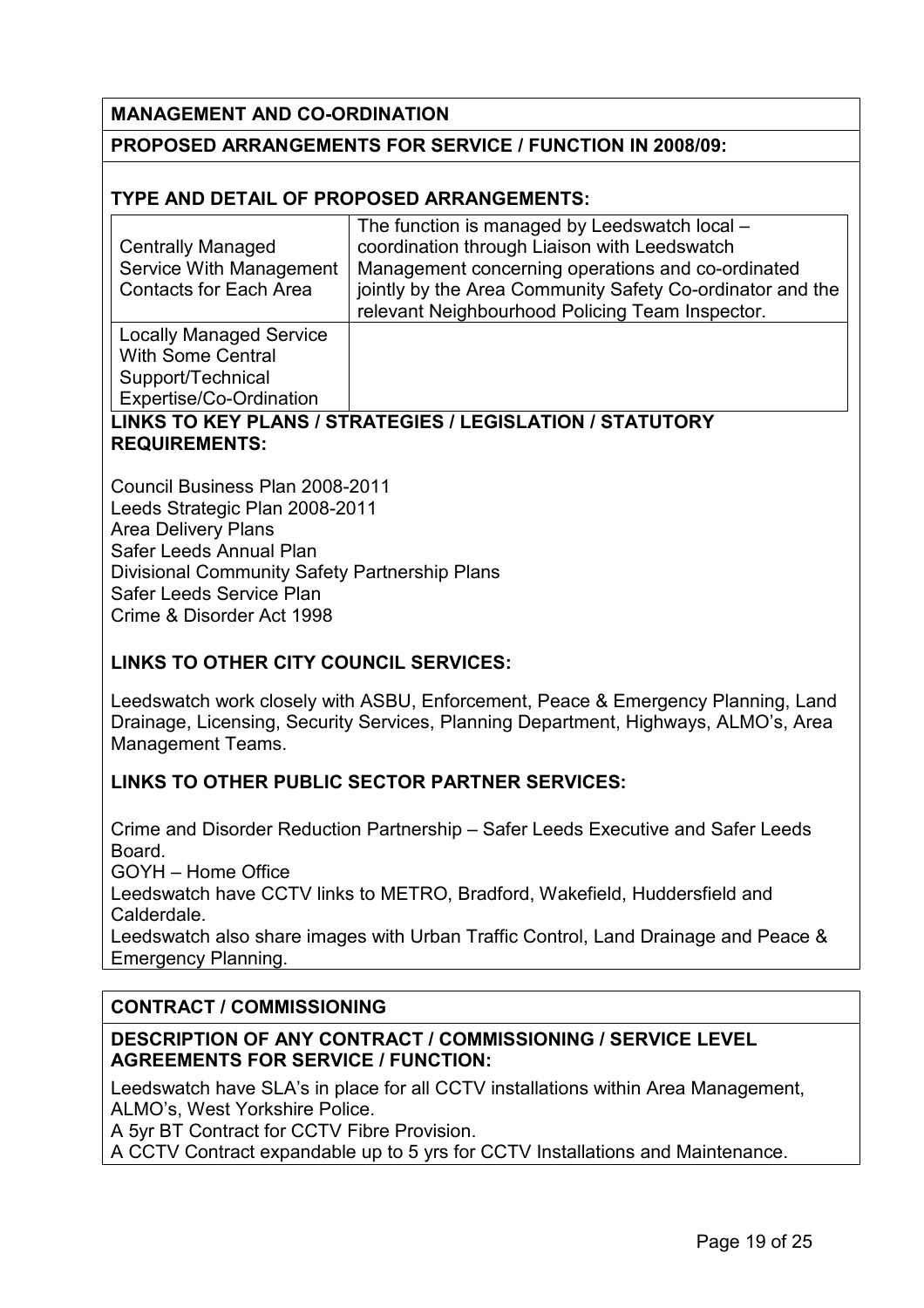# HEADLINE CITYWIDE FINANCIAL INFORMATION FOR RESPONSIBILITIES Citywide Budget For Service / Function 08/09 £000s Net Revenue Budget **984** Net Capital Budget

| <b>Key Funding Sources</b> |       |               |
|----------------------------|-------|---------------|
|                            | £000s | $\frac{0}{0}$ |
| <b>Funding Provider</b>    |       |               |
| <b>LCC</b>                 | 768   | 78            |
| Neighbourhood Renewal Fund | 216   | 22            |
| <b>Net Budget</b>          | 984   |               |
|                            |       |               |

#### DESCRIPTION OF WHAT THE BUDGET REPRESENTS:

Staffing, Premises, Supplies and Services, travel and reallocations excluding maintenance.

#### DESCRIPTION OF THE FORMULA USED FOR APPORTIONING BUDGET ACROSS DIFFERENT AREAS:

Apportionment has been made on the number of camera in each area, with the exception of £92k BT line rental which has been made on the basis of actual costs.

#### REASONS WHY THIS PARTICULAR FORMULA WAS SELECTED:

Delegated budgets account for most fixed costs apart from city wide and centralised functions.

#### DETAIL OF ANY SIGNIFICANT SERVICE / BUDGET VARIATIONS ACROSS THE CITY: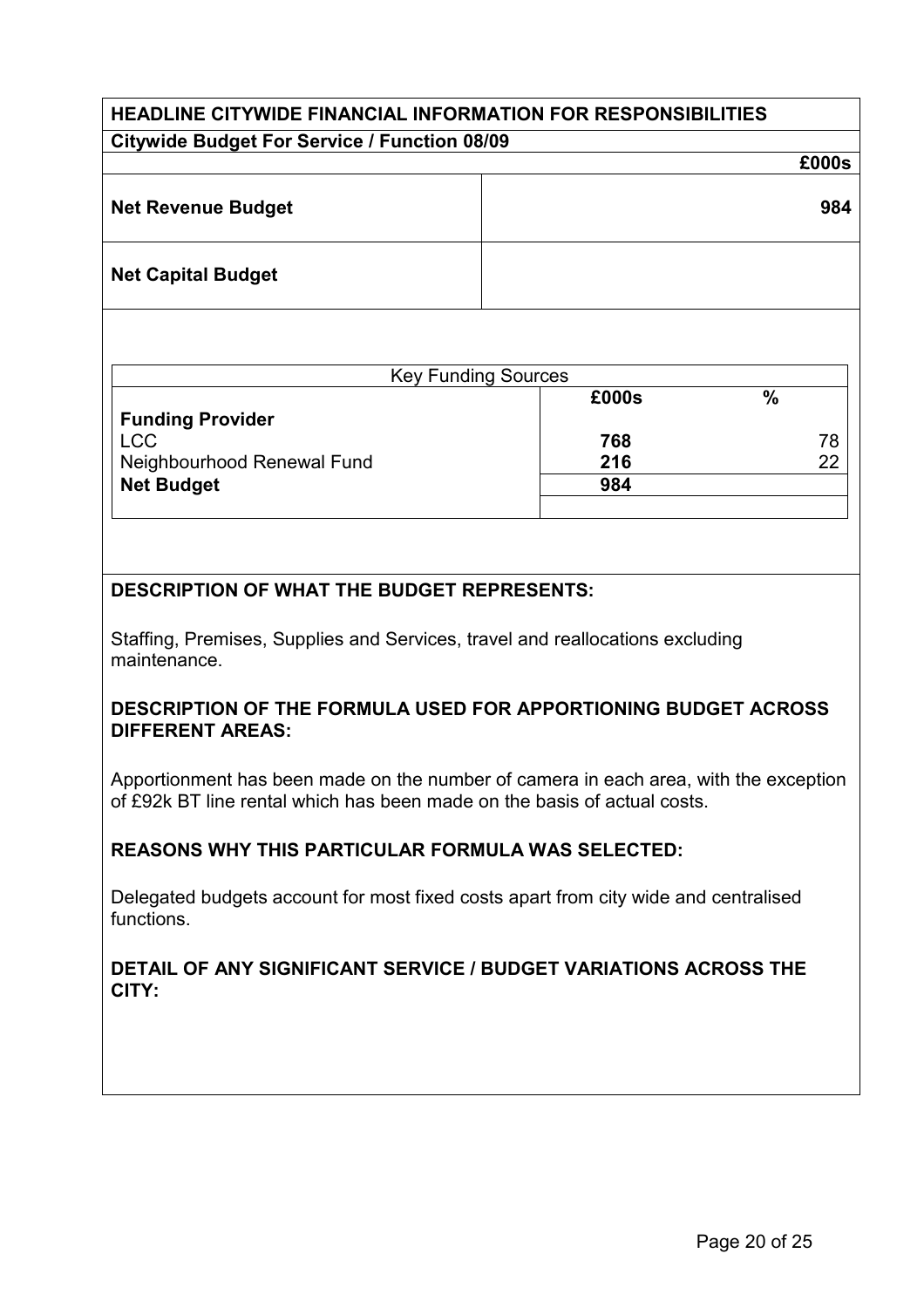# AREA COMMITTEE BREAKDOWN – CCTV

|                                               |                      | <b>City Wide</b> | <b>East</b>  |        | <b>North East</b> |        | <b>North West</b> |       | <b>South</b> |        | <b>East</b>  |        |
|-----------------------------------------------|----------------------|------------------|--------------|--------|-------------------|--------|-------------------|-------|--------------|--------|--------------|--------|
|                                               |                      |                  | <b>Inner</b> | Outer  | <b>Inner</b>      | Outer  | <b>Inner</b>      | Outer | <b>Inner</b> | Outer  | <b>Inner</b> | Outer  |
| <b>Resource Availability</b>                  |                      |                  |              |        |                   |        |                   |       |              |        |              |        |
| <b>Number of cameras</b>                      |                      | 129              | 5            |        | 19                |        |                   |       | 75           |        |              | 2      |
| <b>Net</b><br><b>Revenue</b><br><b>Budget</b> | Budget for<br>08/09  | 984,820          | 38,160       | 16,700 | 146,090           | 33,370 | 83,830            |       | 567,580      | 52,660 | 30,420       | 16,010 |
|                                               | Mid year<br>progress |                  |              |        |                   |        |                   |       |              |        |              |        |
|                                               | Year end<br>outcome  |                  |              |        |                   |        |                   |       |              |        |              |        |

Notes:

1. This year the area management function schedule has been compiled using current information from BT Redcare. Only cameras that are managed and maintained by LCC are included in the schedule, this is a change from previous years where a distinction between costs for LCC cameras and other (rechargeable) cameras could not be made.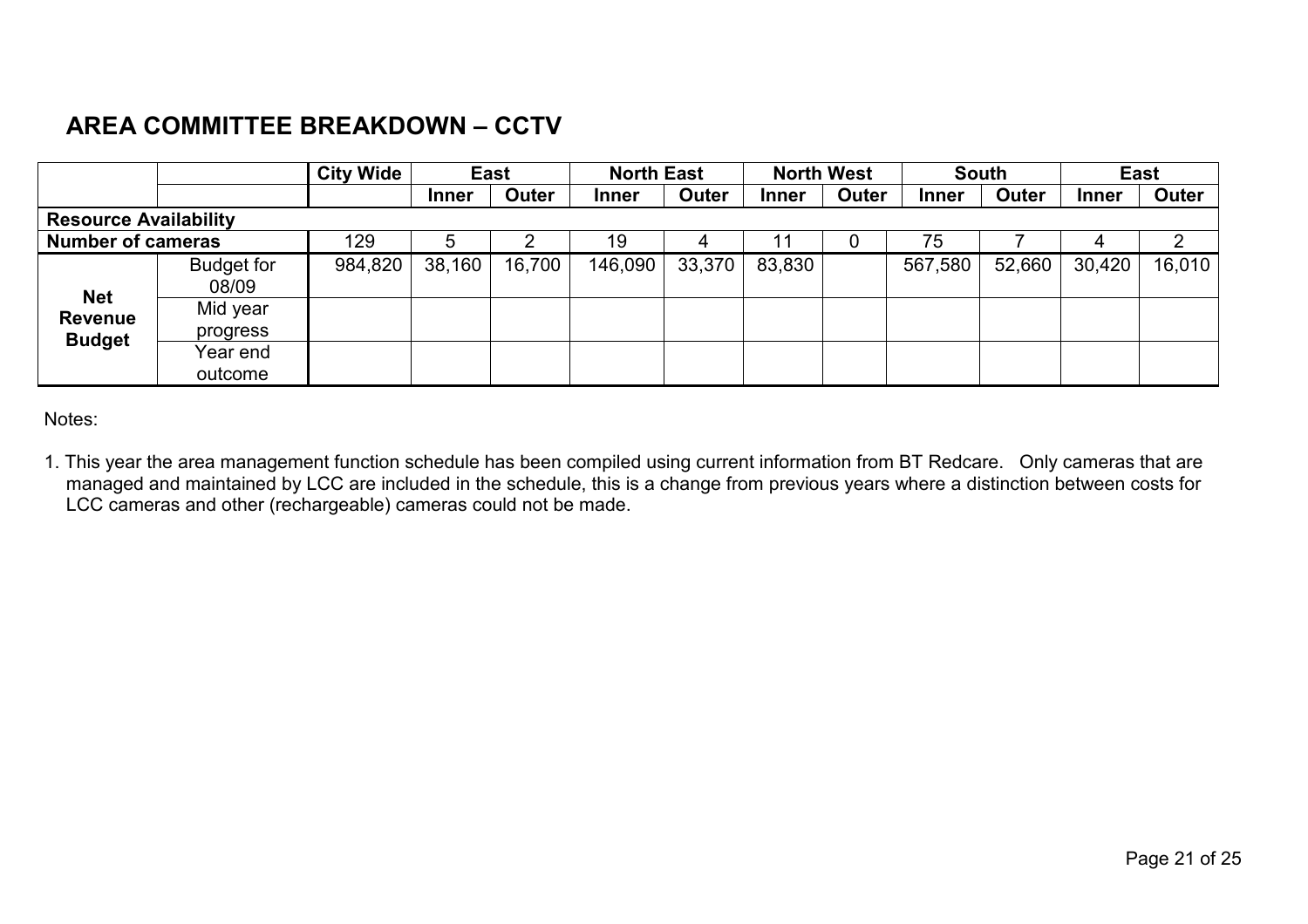# Area Functions Information – 2008 / 09

#### FUNCTION: Neighbourhood Management Co-ordination

#### **DESCRIPTION**

#### HEADLINE INFORMATION:

Identification of priority neighbourhoods across Leeds that require more intensive resources to drive service improvements and better local outcomes. This includes improving the co-ordination of key services across the council and local partners and piloting new ways of working.

#### OVERVIEW OF RESOURCES:

Neighbourhood Improvement Plans cover dedicated resources for neighbourhood management work. This includes Safer Stronger Community Fund (SSCF) allocations in eligible neighbourhoods and other specific resources agreed through the Area Committee.

#### TYPE OF INFORMATION TO BE AVAILABLE AT AREA COMMITTEE LEVEL:

Priority neighbourhoods agreed through Area Delivery Plans.

Neighbourhood Improvement Plans for each individual area to be agreed and monitored by Area Committee.

Area Committees to give thematic approval of any locally available budgets for neighbourhood improvement work (e.g. SSCF, Area Committee Well Being).

#### EXECUTIVE MEMBER:

Cllr Les Carter

#### RESPONSIBLE OFFICERS:

DIRECTOR: Neil Evans

CHIEF OFFICER: Stephen Boyle

LEAD OFFICER FOR FUNCTION SCHEDULE: Martyn Stenton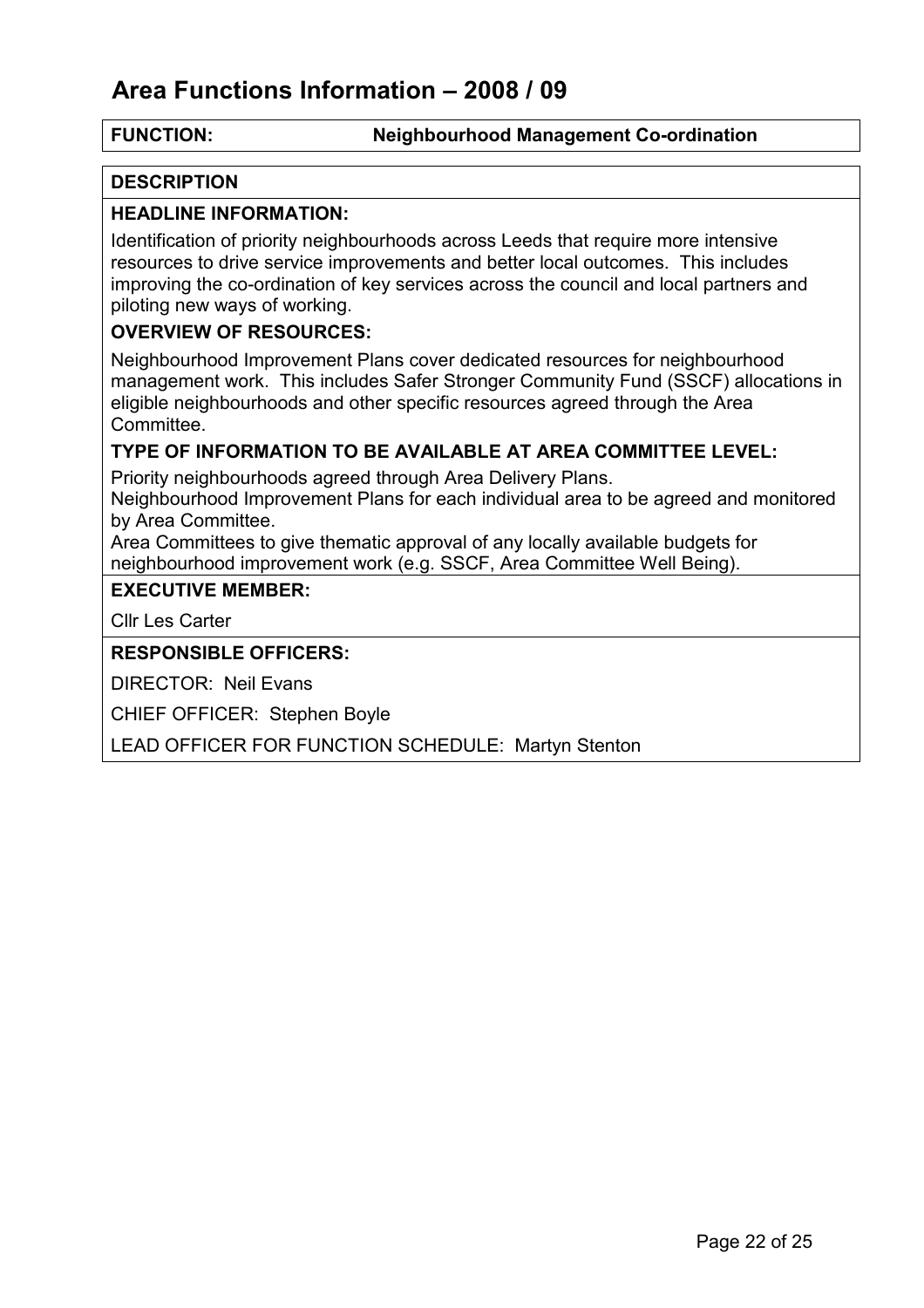#### LINK TO LEEDS STRATEGIC PLAN OUTCOMES:

Links to a range of strategic plan outcomes and improvement priorities apart from those which are explicitly related to the city as a whole.

#### GEOGRAPHY & FREQUENCY OF RELEVANT LOCAL PERFORMANCE INFORMATION:

Quarterly progress and monitoring reports to be collated by service. Annual report to be produced for Area Committee Members.

#### **GOVERNANCE**

#### DESCRIPTION OF WHAT PROPOSED RESPONSIBILITY COVERS:

Area Committees will oversee all neighbourhood management programmes in their area. This covers a responsibility for approving areas to be included in Area Delivery Plan, approving Neighbourhood Improvement Plans, monitoring progress annually and agreeing thematic priorities for any locally available funding.

#### MANAGEMENT AND CO-ORDINATION

#### PROPOSED ARRANGEMENTS FOR SERVICE / FUNCTION IN 2008/09:

#### TYPE AND DETAIL OF PROPOSED ARRANGEMENTS:

| <b>Centrally Managed</b><br>Service With Management<br><b>Contacts for Each Area</b>                       |                                                                                                                                                                           |
|------------------------------------------------------------------------------------------------------------|---------------------------------------------------------------------------------------------------------------------------------------------------------------------------|
| <b>Locally Managed Service</b><br><b>With Some Central</b><br>Support/Technical<br>Expertise/Co-Ordination | Directly through or in partnership with Area Management<br>Teams. Centrally based team in Regeneration Service<br>provides support, co-ordination and policy development. |

#### LINKS TO KEY PLANS / STRATEGIES / LEGISLATION / STATUTORY REQUIREMENTS:

Local Government White Paper Local Government Act 2000 – well being powers Sustainable Communities Five Year Plan (2005)

#### LINKS TO OTHER SERVICES:

Links to range of council and partner services, particularly environmental, community safety, health, youth, jobs and skills.

#### ANY KEY CURRENT / FUTURE ISSUES FOR AREA COMMITTEE TO BE AWARE OF REGARDING SERVICE / FUNCTION

Some of this work reliant on targeted central Government funding which is not likely to be available to Leeds in the future.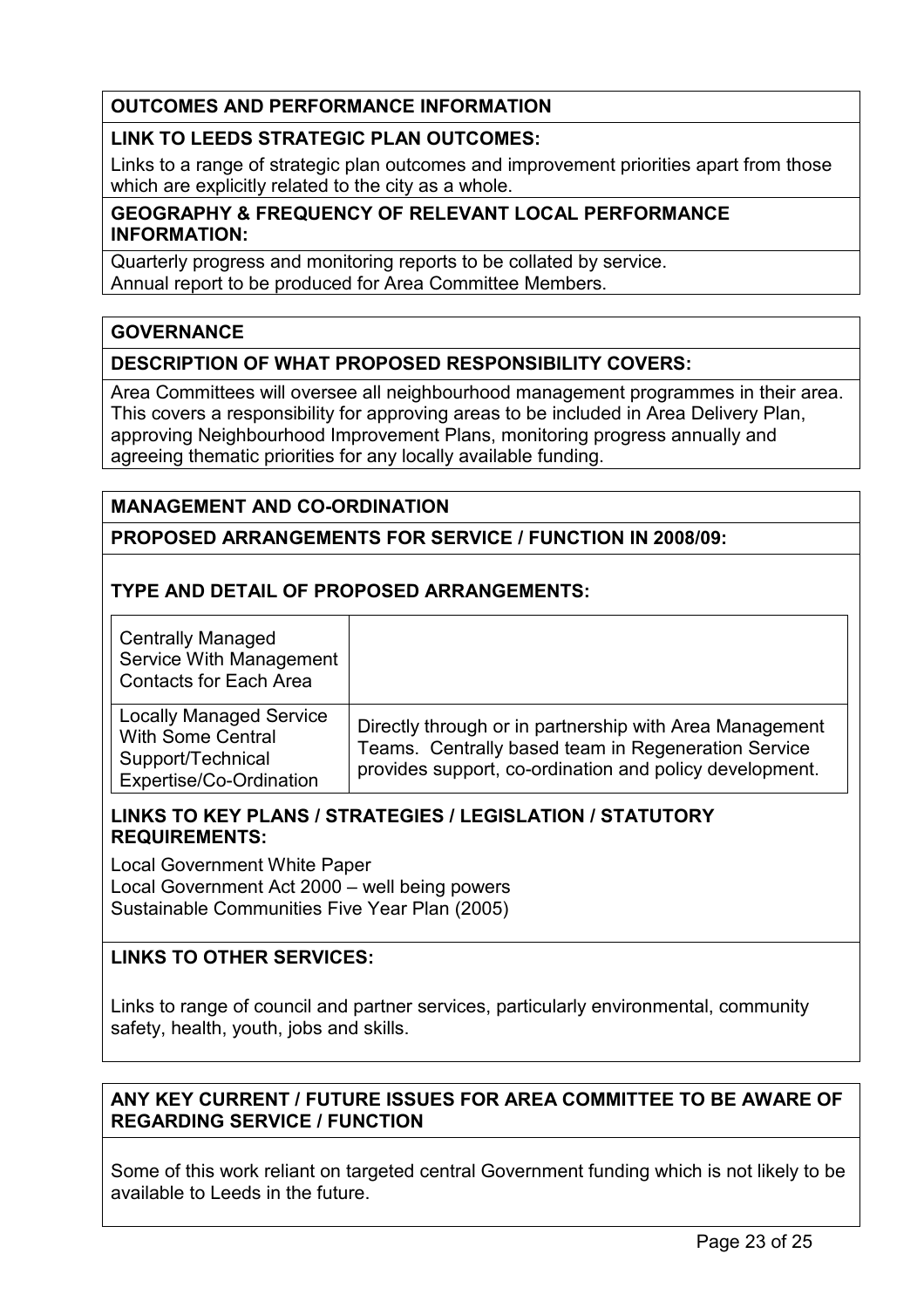# HEADLINE CITYWIDE FINANCIAL INFORMATION FOR RESPONSIBILITIES Citywide Budget For Service / Function 08/09 £000s Net Revenue Budget 1,239 Net Capital Budget and the control of the control of the control of the control of the control of the control o

| <b>Key Funding Sources</b>          |       |               |
|-------------------------------------|-------|---------------|
|                                     | £000s | $\frac{0}{0}$ |
| Safer and Stronger Communities Fund | 1,239 | 100           |
|                                     |       |               |
|                                     |       |               |
|                                     |       |               |
|                                     |       |               |

#### DESCRIPTION OF WHAT THE BUDGET REPRESENTS:

This is the 2008/09 allocation available to Leeds for Intensive Neighbourhood Management Work.

#### DESCRIPTION OF THE FORMULA USED FOR APPORTIONING BUDGET ACROSS DIFFERENT AREAS:

Only areas which fell within the 3% most deprived SOAs nationally were eligible for funding under the Intensive Neighbourhood Management scheme. Target areas were selected and agreed with Government Office for Yorkshire and the Humber to comply with SSCF programme guidance in the context of the Leeds Local Area Agreement. Resource allocations to areas broadly reflect the number of SOAs within the 3% most deprived within each target area. There are seven target areas.

#### REASONS WHY THIS PARTICULAR FORMULA WAS SELECTED:

Funding was apportioned in this way as it was in line with the requirements of funders and also enabled Leeds to target its most deprived neighbourhoods.

#### DETAIL OF ANY SIGNIFICANT SERVICE / BUDGET VARIATIONS ACROSS THE CITY:

As outlined above only seven areas were eligible to receive INM funding.